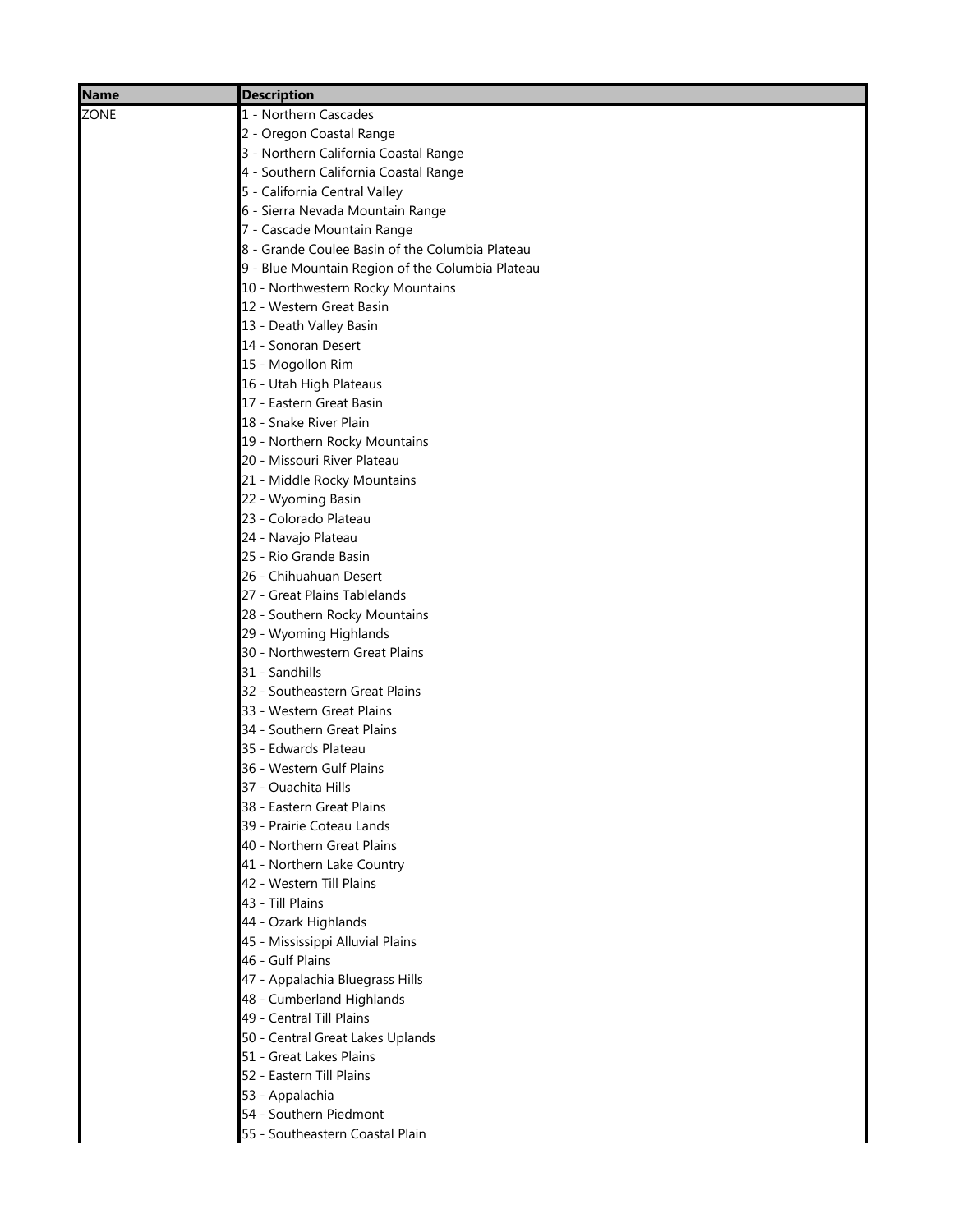|          | 56 - Floridian Coastal Plain                                          |
|----------|-----------------------------------------------------------------------|
|          | 57 - Southern Appalachia                                              |
|          | 58 - Eastern Coastal Plain                                            |
|          | 59 - Northeastern Piedmont                                            |
|          | 60 - Chesapeake Bay                                                   |
|          | 61 - Northern Appalachia                                              |
|          | 62 - Allegheny Plateau                                                |
|          | 63 - Finger Lakes                                                     |
|          | 64 - Northeastern Highlands                                           |
|          | 65 - Connecticut River Basin and Highlands                            |
|          | 66 - The North Woods                                                  |
|          | 98 - Mississippi Delta                                                |
|          | 99 - Coastal Gulf Plains                                              |
| DIST_CAT | Chemical, Fire, Mechanical Add and Mechanical Remove                  |
| SEV_CAT  | Severity Category; Low, Moderate, High                                |
| TSD_CAT  | Time Since Disturbance Category; 1 year, 2-5 years and 6-10 years     |
|          |                                                                       |
| LF_2001  | 2001 Lifeform; Agriculture, Developed, Herb, Shrub, Tree and Woodland |
| EVT_2001 | 2001 Existing Vegetation Type                                         |
|          | Abies concolor Forest Alliance                                        |
|          | Abies grandis Forest                                                  |
|          | Acadian Low-Elevation Hardwood Forest                                 |
|          | Acadian Low-Elevation Spruce-Fir Forest                               |
|          | Acadian Low-Elevation Spruce-Fir-Hardwood Forest                      |
|          | Acadian-Appalachian Montane Spruce-Fir Forest                         |
|          | Acadian-Appalachian Subalpine Woodland                                |
|          | Alabama Ketona Glade and Woodland                                     |
|          | Allegheny-Cumberland Dry Oak Forest and Woodland                      |
|          | Appalachian Hemlock Forest                                            |
|          | Appalachian Hemlock-Northern Hardwood Forest                          |
|          | Appalachian Northern Hardwood Forest                                  |
|          | <b>Appalachian Shale Barrens</b>                                      |
|          | Atlantic Coastal Plain Clay-Based Carolina Bay Wetland                |
|          | Atlantic Coastal Plain Fall-line Sandhills Longleaf Pine Woodland     |
|          | Atlantic Coastal Plain Peatland Pocosin and Canebrake Woodland        |
|          | Atlantic Coastal Plain Streamhead Seepage Swamp-Pocosin-Baygall       |
|          | Atlantic Coastal Plain Upland Longleaf Pine Woodland                  |
|          | <b>Boreal Acidic Peatland Forest</b>                                  |
|          | <b>Boreal Aspen-Birch Forest</b>                                      |
|          | <b>Boreal Hardwood Forest</b>                                         |
|          | Boreal Jack Pine-Black Spruce Forest                                  |
|          | Boreal White Spruce-Fir Forest                                        |
|          | Boreal White Spruce-Fir-Hardwood Forest                               |
|          | California Central Valley Mixed Oak Savanna                           |
|          | California Central Valley Riparian Forest and Woodland                |
|          | California Coastal Closed-Cone Conifer Forest and Woodland            |
|          | California Coastal Live Oak Woodland and Savanna                      |
|          | California Coastal Redwood Forest                                     |
|          | California Lower Montane Blue Oak Forest and Woodland                 |
|          | California Lower Montane Blue Oak-Foothill Pine Forest and Woodland   |
|          | California Lower Montane Foothill Pine Woodland and Savanna           |
|          | California Montane Jeffrey Pine(-Ponderosa Pine) Woodland             |
|          | California Montane Riparian Systems                                   |
|          | Caribbean Coastal Wetland Systems                                     |
|          | Caribbean Forested Swamp                                              |
|          | Central and South Texas Coastal Fringe Forest and Woodland            |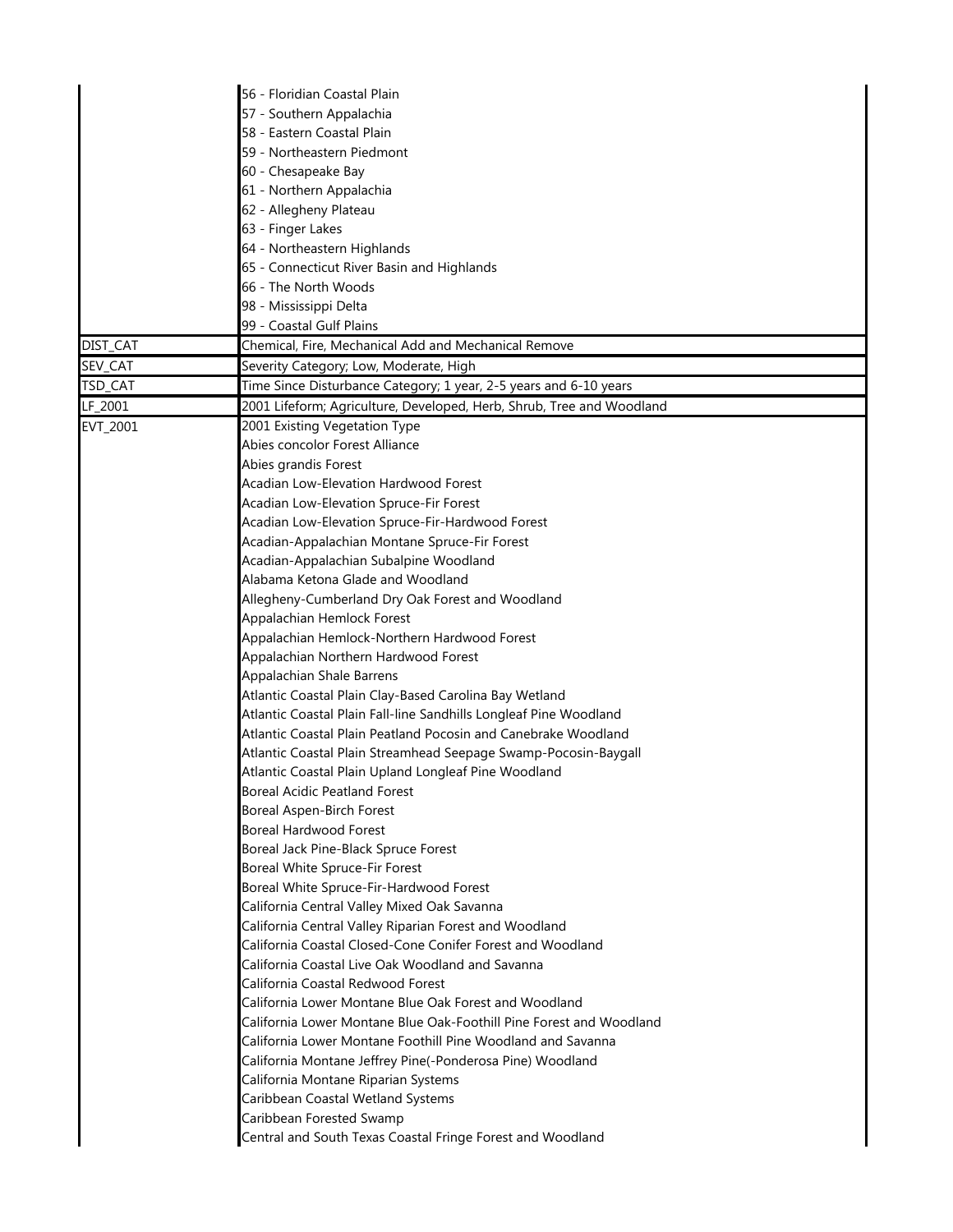Central and Southern Appalachian Montane Oak Forest Central and Southern Appalachian Spruce-Fir Forest Central and Southern California Mixed Evergreen Woodland Central Appalachian Alkaline Glade and Woodland Central Appalachian Dry Oak Forest Central Appalachian Dry Oak-Pine Forest Central Appalachian Dry Pine Forest Central Appalachian Rocky Oak Woodland Central Appalachian Rocky Pine Woodland Central Appalachian Rocky Pine-Oak Woodland Central Atlantic Coastal Plain Maritime Forest Central Atlantic Coastal Plain Wet Longleaf Pine Savanna and Flatwoods Central Florida Pine Flatwoods Central Interior and Appalachian Floodplain Forest Central Interior and Appalachian Riparian Forest Central Interior and Appalachian Swamp Forest Central Interior Highlands Calcareous Glade and Barrens Woodland Central Interior Highlands Dry Acidic Glade and Barrens Coastal Douglas-fir Woodland Colorado Plateau Pinyon-Juniper Woodland Columbia Plateau Western Juniper Woodland and Savanna Crosstimbers Oak Forest and Woodland Crowley's Ridge Sand Forest Cumberland Sandstone Glade and Barrens Douglas-fir - Oregon White Oak Woodland Dry-mesic Montane Douglas-fir Forest Dry-mesic Montane Western Larch Forest East Cascades Mesic Montane Mixed-Conifer Forest and Woodland East Cascades Oak - Ponderosa Pine Forest and Woodland East Cascades Oak Forest and Woodland East Cascades Ponderosa Pine Forest and Woodland East Gulf Coastal Plain Interior Oak Forest East Gulf Coastal Plain Interior Shortleaf Pine Forest East Gulf Coastal Plain Interior Shortleaf Pine-Oak Forest East Gulf Coastal Plain Interior Upland Longleaf Pine Woodland East Gulf Coastal Plain Jackson Prairie East Gulf Coastal Plain Maritime Forest East Gulf Coastal Plain Near-Coast Pine Flatwoods East Gulf Coastal Plain Northern Dry Upland Hardwood Forest East Gulf Coastal Plain Northern Loess Bluff Forest East Gulf Coastal Plain Northern Loess Plain Oak-Hickory Upland East Gulf Coastal Plain Northern Mesic Hardwood Slope Forest East Gulf Coastal Plain Southern Hardwood Flatwoods East Gulf Coastal Plain Southern Loblolly Flatwoods East Gulf Coastal Plain Southern Loblolly-Hardwood Flatwoods East Gulf Coastal Plain Southern Loess Bluff Forest East-Central Texas Plains Pine Forest and Woodland East-Central Texas Plains Post Oak Savanna and Woodland Eastern Boreal Floodplain Woodland Eastern Great Plains Floodplain Woodland Eastern Great Plains Tallgrass Aspen Forest and Woodland Eastern Serpentine Woodland Edwards Plateau Dry-Mesic Slope Forest and Woodland Edwards Plateau Limestone Woodland Edwards Plateau Mesic Canyon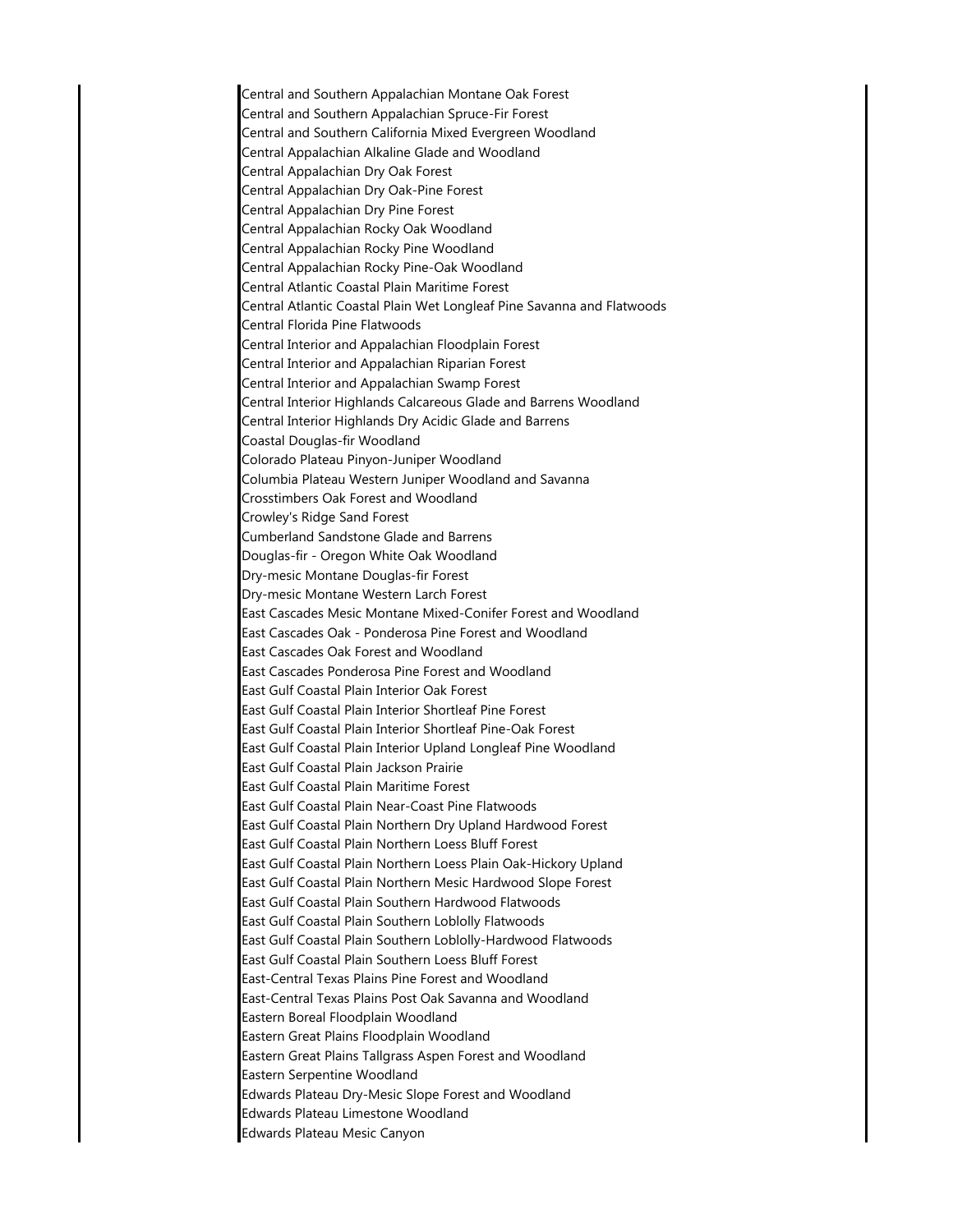Edwards Plateau Riparian Woodland Florida Longleaf Pine Sandhill Florida Peninsula Inland Scrub Shrubland Floridian Highlands Freshwater Marsh Herbaceous Great Basin Pinyon-Juniper Woodland Great Lakes Wooded Dune and Swale Gulf and Atlantic Coastal Plain Floodplain Forest Gulf and Atlantic Coastal Plain Small Stream Riparian Woodland Gulf and Atlantic Coastal Plain Swamp Systems Inter-Mountain Basins Aspen-Mixed Conifer Forest and Woodland Inter-Mountain Basins Curl-leaf Mountain Mahogany Woodland Inter-Mountain Basins Juniper Savanna Inter-Mountain Basins Montane Riparian Forest and Woodland Inter-Mountain Basins Subalpine Limber-Bristlecone Pine Woodland Introduced Forest Wetland Introduced Riparian Forest and Woodland Introduced Upland Vegetation-Treed Introduced Wetland Vegetation-Tree Juniperus occidentalis Wooded Herbaceous Alliance Juniperus occidentalis Woodland Alliance Klamath-Siskiyou Lower Montane Serpentine Mixed Conifer Woodland Klamath-Siskiyou Upper Montane Serpentine Mixed Conifer Woodland Klamath-Siskiyou Xeromorphic Serpentine Savanna and Chaparral Laurentian Oak Barrens Laurentian Pine Barrens Laurentian Pine-Oak Barrens Laurentian-Acadian Alkaline Conifer-Hardwood Swamp Forest Laurentian-Acadian Floodplain Forest Laurentian-Acadian Forested Wetlands Laurentian-Acadian Hardwood Forest Laurentian-Acadian Northern Hardwoods Forest Laurentian-Acadian Northern Oak Forest Laurentian-Acadian Northern Pine Forest Laurentian-Acadian Northern Pine-Oak Forest Laurentian-Acadian Pine-Hemlock Forest Laurentian-Acadian Pine-Hemlock-Hardwood Forest Laurentian-Acadian Swamp Woodland Llano Uplift Acidic Forest and Woodland Lower Mississippi River Dune Woodland and Forest Lower Mississippi River Flatwoods Madrean Encinal Madrean Juniper Savanna Madrean Lower Montane Pine-Oak Forest and Woodland Madrean Pinyon-Juniper Woodland Madrean Upper Montane Conifer-Oak Forest and Woodland Managed Tree Plantation-Northern and Central Hardwood and Conifer Plantation Group Managed Tree Plantation-Southeast Conifer and Hardwood Plantation Group Mediterranean California Dry-Mesic Mixed Conifer Forest and Woodland Mediterranean California Lower Montane Black Oak - Conifer Forest and Woodland Mediterranean California Lower Montane Black Oak Forest and Woodland Mediterranean California Lower Montane Conifer Forest and Woodland Mediterranean California Mesic Mixed Conifer Forest and Woodland Mediterranean California Mesic Serpentine Woodland and Chaparral Mediterranean California Mixed Evergreen Forest Mediterranean California Mixed Oak Woodland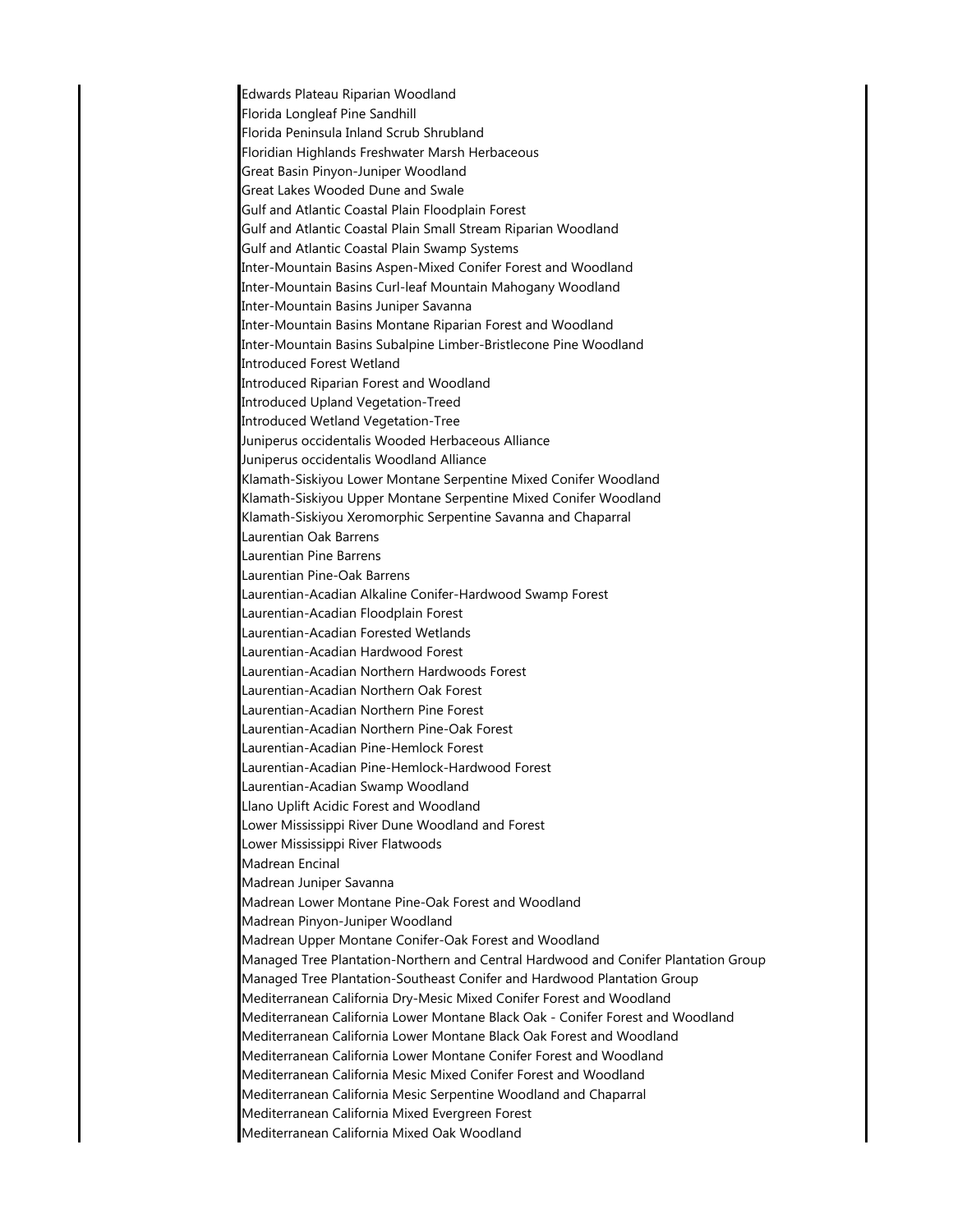Mediterranean California Red Fir Forest Mediterranean California Subalpine Woodland Mesic Montane Douglas-fir Forest Mesic Montane Western Larch Forest Middle Rocky Mountain Montane Douglas-fir Forest and Woodland Mississippi Delta Maritime Forest Mississippi River Alluvial Plain Dry-Mesic Loess Slope Forest Mixed Loblolly-Slash Pine Nashville Basin Limestone Glade and Woodland North American Warm Desert Riparian Forest and Woodland North Pacific Broadleaf Landslide Forest and Shrubland North Pacific Dry Douglas-fir(-Madrone) Forest and Woodland North Pacific Dry-Mesic Silver Fir-Western Hemlock-Douglas-fir Forest North Pacific Hyper-maritime Seasonal Sitka Spruce Forest North Pacific Hyper-maritime Western Red-cedar-Western Hemlock Forest North Pacific Lowland Riparian Forest and Shrubland North Pacific Maritime Dry-Mesic Douglas-fir-Western Hemlock Forest North Pacific Maritime Mesic Subalpine Parkland North Pacific Maritime Mesic-Wet Douglas-fir-Western Hemlock Forest North Pacific Mesic Western Hemlock-Silver Fir Forest North Pacific Montane Riparian Woodland and Shrubland North Pacific Mountain Hemlock Forest North Pacific Oak Woodland North Pacific Swamp Systems North Pacific Wooded Volcanic Flowage North-Central Interior Beech-Maple Forest North-Central Interior Dry Oak Forest and Woodland North-Central Interior Dry-Mesic Oak Forest and Woodland North-Central Interior Maple-Basswood Forest North-Central Interior Oak Savanna North-Central Interior Wet Flatwoods North-Central Oak Barrens Woodland Northeastern Interior Dry-Mesic Oak Forest Northeastern Interior Pine Barrens Northern Atlantic Coastal Plain Hardwood Forest Northern Atlantic Coastal Plain Maritime Forest Northern Atlantic Coastal Plain Pitch Pine Barrens Northern Atlantic Coastal Plain Pitch Pine Lowland Northern California Mesic Subalpine Woodland Northern Rocky Mountain Conifer Swamp Northern Rocky Mountain Dry-Mesic Montane Mixed Conifer Forest Northern Rocky Mountain Foothill Conifer Wooded Steppe Northern Rocky Mountain Mesic Montane Mixed Conifer Forest Northern Rocky Mountain Ponderosa Pine Woodland and Savanna Northern Rocky Mountain Subalpine Woodland and Parkland Northwestern Great Plains Aspen Forest and Parkland Northwestern Great Plains Highland White Spruce Woodland Northwestern Great Plains-Black Hills Ponderosa Pine Woodland and Savanna Oregon White Oak Woodland Ouachita Montane Oak Forest Ozark-Ouachita Dry Oak Woodland Ozark-Ouachita Dry-Mesic Oak Forest Ozark-Ouachita Mesic Hardwood Forest Ozark-Ouachita Oak Forest and Woodland Ozark-Ouachita Shortleaf Pine Forest and Woodland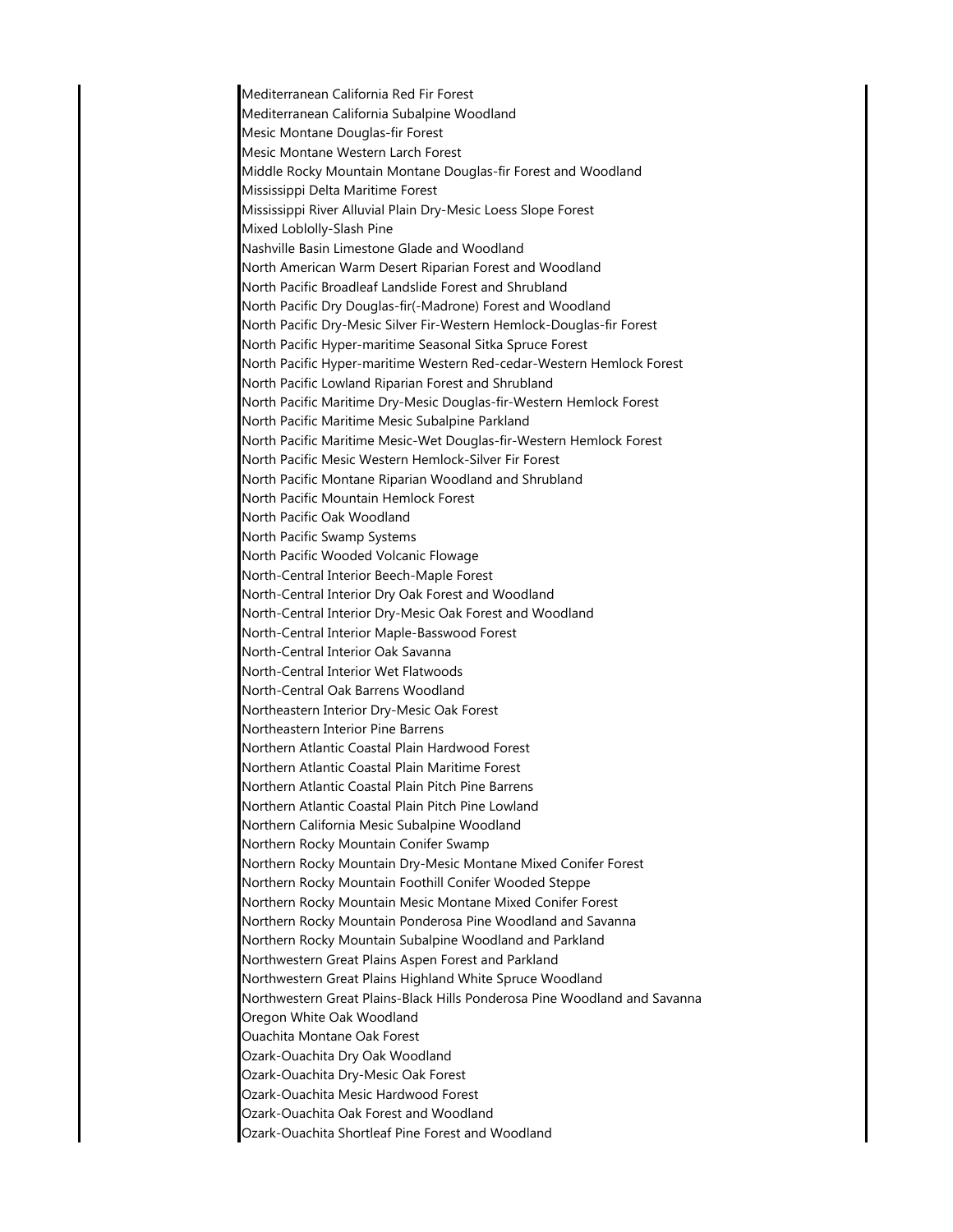Ozark-Ouachita Shortleaf Pine-Bluestem Woodland Ozark-Ouachita Shortleaf Pine-Oak Forest and Woodland Paleozoic Plateau Bluff and Talus Woodland Piedmont Hardpan Woodland and Forest Pinus albicaulis Woodland Alliance Pinus elliottii Saturated Temperate Woodland Alliance Pinus palustris-Pinus elliottii Forest Alliance Pinus sabiniana Woodland Alliance Pinus taeda Forest Alliance Pseudotsuga menziesii Giant Forest Alliance Quercus garryana Woodland Alliance Recently Logged-Tree Cover Rocky Mountain Aspen Forest and Woodland Rocky Mountain Bigtooth Maple Ravine Woodland Rocky Mountain Foothill Limber Pine-Juniper Woodland Rocky Mountain Lodgepole Pine Forest Rocky Mountain Montane Riparian Forest and Woodland Rocky Mountain Poor-Site Lodgepole Pine Forest Rocky Mountain Subalpine Dry-Mesic Spruce-Fir Forest and Woodland Rocky Mountain Subalpine Mesic-Wet Spruce-Fir Forest and Woodland Rocky Mountain Subalpine/Upper Montane Riparian Forest and Woodland Rocky Mountain Subalpine-Montane Limber-Bristlecone Pine Woodland Ruderal Forest-Northern and Central Hardwood and Conifer Ruderal Forest-Southeast Hardwood and Conifer Ruderal Upland Forest Ruderal Upland-Treed Sequoiadendron giganteum Forest Alliance Sierra Nevada Subalpine Lodgepole Pine Forest and Woodland Sierran-Intermontane Desert Western White Pine-White Fir Woodland South Florida Cypress Dome South Florida Hardwood Hammock South Florida Pine Flatwoods South-Central Interior Mesophytic Forest South-Central Interior/Upper Coastal Plain Flatwoods South-Central Interior/Upper Coastal Plain Wet Flatwoods Southeast Florida Coastal Strand and Maritime Hammock Southeastern Interior Longleaf Pine Woodland Southern and Central Appalachian Cove Forest Southern Appalachian Low-Elevation Pine Forest Southern Appalachian Montane Pine Forest and Woodland Southern Appalachian Northern Hardwood Forest Southern Appalachian Oak Forest Southern Atlantic Coastal Plain Dry and Dry-Mesic Oak Forest Southern Atlantic Coastal Plain Maritime Forest Southern Atlantic Coastal Plain Mesic Hardwood Forest Southern Atlantic Coastal Plain Nonriverine Swamp and Wet Hardwood Forest Southern Atlantic Coastal Plain Wet Pine Savanna and Flatwoods Southern California Oak Woodland and Savanna Southern Coastal Plain Blackland Prairie Southern Coastal Plain Dry Upland Hardwood Forest Southern Coastal Plain Limestone Forest Southern Coastal Plain Mesic Slope Forest Southern Coastal Plain Nonriverine Cypress Dome Woodland Southern Coastal Plain Seepage Swamp and Baygall Woodland Southern Interior Low Plateau Dry-Mesic Oak Forest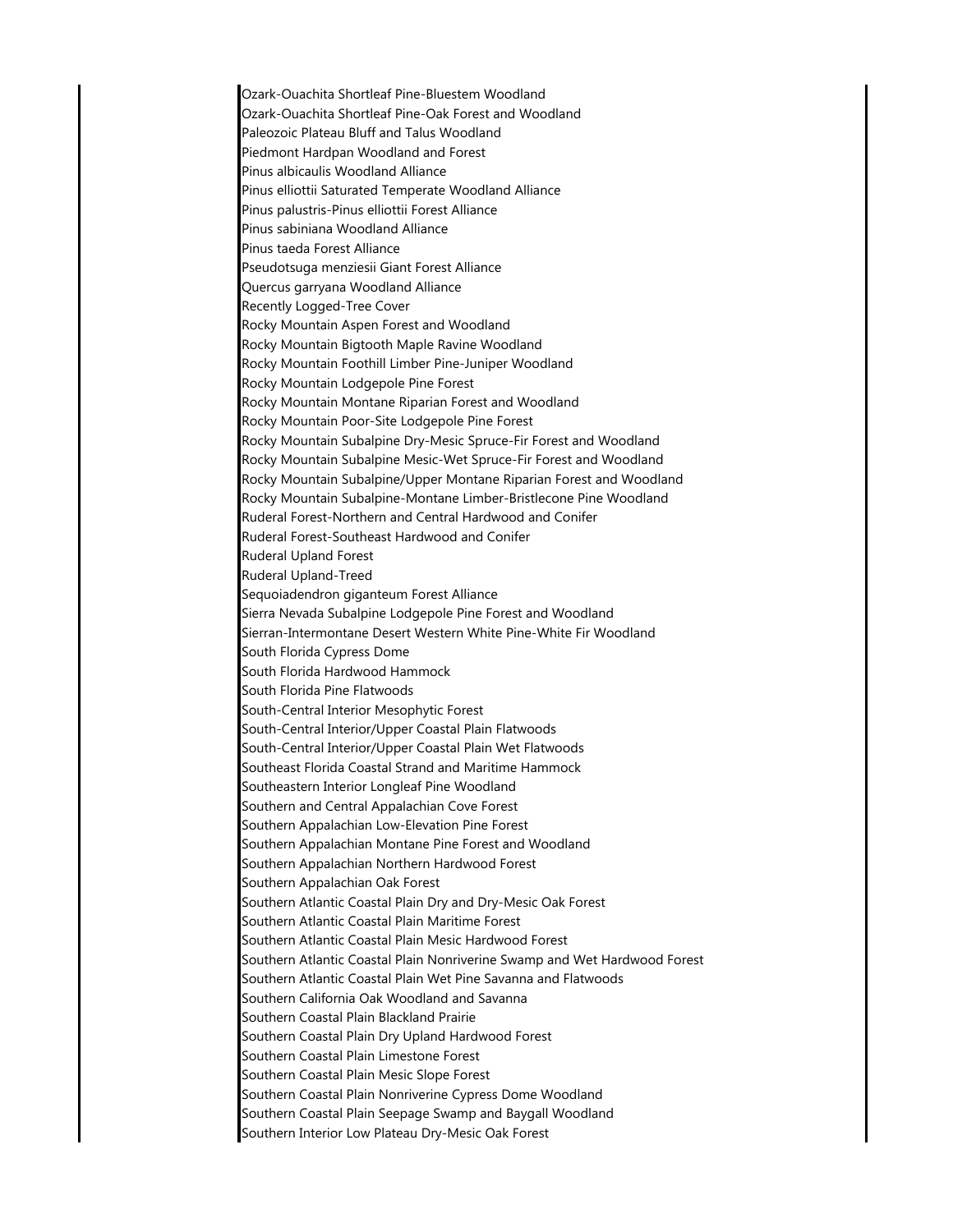|          | Southern Piedmont Dry Oak Forest                                                   |  |
|----------|------------------------------------------------------------------------------------|--|
|          | Southern Piedmont Dry Oak-Pine Forest                                              |  |
|          | Southern Piedmont Dry Pine Forest                                                  |  |
|          | Southern Piedmont Mesic Forest                                                     |  |
|          | Southern Ridge and Valley/Cumberland Dry Calcareous Forest                         |  |
|          | Southern Rocky Mountain Dry-Mesic Montane Mixed Conifer Forest and Woodland        |  |
|          | Southern Rocky Mountain Juniper Woodland and Savanna                               |  |
|          | Southern Rocky Mountain Mesic Montane Mixed Conifer Forest and Woodland            |  |
|          | Southern Rocky Mountain Pinyon-Juniper Woodland                                    |  |
|          | Southern Rocky Mountain Ponderosa Pine Savanna                                     |  |
|          | Southern Rocky Mountain Ponderosa Pine Woodland                                    |  |
|          | Southwest Florida Coastal Strand and Maritime Hammock                              |  |
|          | Subalpine Douglas-fir Forest                                                       |  |
|          | Subalpine Western Larch Forest                                                     |  |
|          | Tamaulipan Floodplain Forest                                                       |  |
|          | Tamaulipan Mesquite Upland Tree                                                    |  |
|          | Tamaulipan Riparian Woodland                                                       |  |
|          | Tsuga mertensiana-Abies amabilis Woodland Alliance                                 |  |
|          | West Gulf Coastal Plain Catahoula Barrens                                          |  |
|          | West Gulf Coastal Plain Chenier and Upper Texas Coastal Fringe Forest and Woodland |  |
|          | West Gulf Coastal Plain Hardwood Flatwoods                                         |  |
|          | West Gulf Coastal Plain Hardwood Forest                                            |  |
|          | West Gulf Coastal Plain Mesic Hardwood Forest                                      |  |
|          | West Gulf Coastal Plain Nepheline Syenite Glade                                    |  |
|          | West Gulf Coastal Plain Nonriverine Wet Hardwood Flatwoods                         |  |
|          | West Gulf Coastal Plain Pine Flatwoods                                             |  |
|          | West Gulf Coastal Plain Pine Forest                                                |  |
|          | West Gulf Coastal Plain Pine-Hardwood Flatwoods                                    |  |
|          | West Gulf Coastal Plain Pine-Hardwood Forest                                       |  |
|          | West Gulf Coastal Plain Sandhill Oak and Shortleaf Pine Forest and Woodland        |  |
|          | West Gulf Coastal Plain Sandhill Oak Forest and Woodland                           |  |
|          | West Gulf Coastal Plain Sandhill Shortleaf Pine Forest and Woodland                |  |
|          | West Gulf Coastal Plain Seepage Swamp and Baygall                                  |  |
|          | West Gulf Coastal Plain Upland Longleaf Pine Forest and Woodland                   |  |
|          | West Gulf Coastal Plain Wet Longleaf Pine Savanna and Flatwoods                    |  |
|          | Western Great Plains Dry Bur Oak Forest and Woodland                               |  |
|          | Western Great Plains Floodplain Forest and Woodland                                |  |
|          | Western Great Plains Mesquite Woodland                                             |  |
|          | Western Great Plains Wooded Draw and Ravine                                        |  |
|          | Willamette Valley Upland Prairie and Savanna                                       |  |
|          | Xeric Montane Douglas-fir Forest                                                   |  |
| LF_2010  | 2010 Lifeform; Agriculture, Developed, Herb, Shrub, Tree and Woodland              |  |
| EVT_2010 | 2010 Existing Vegetation Type                                                      |  |
|          | Abies concolor Forest Alliance                                                     |  |
|          | Abies grandis Forest                                                               |  |
|          | Acadian Low-Elevation Hardwood Forest                                              |  |
|          | Acadian Low-Elevation Spruce-Fir Forest                                            |  |
|          | Acadian Low-Elevation Spruce-Fir-Hardwood Forest                                   |  |
|          | Acadian-Appalachian Montane Spruce-Fir Forest                                      |  |
|          | Acadian-Appalachian Subalpine Woodland                                             |  |
|          | Alabama Ketona Glade and Woodland                                                  |  |
|          | Allegheny-Cumberland Dry Oak Forest and Woodland                                   |  |
|          | Appalachian Hemlock Forest                                                         |  |
|          | Appalachian Hemlock-Northern Hardwood Forest                                       |  |
|          | Appalachian Northern Hardwood Forest                                               |  |
|          |                                                                                    |  |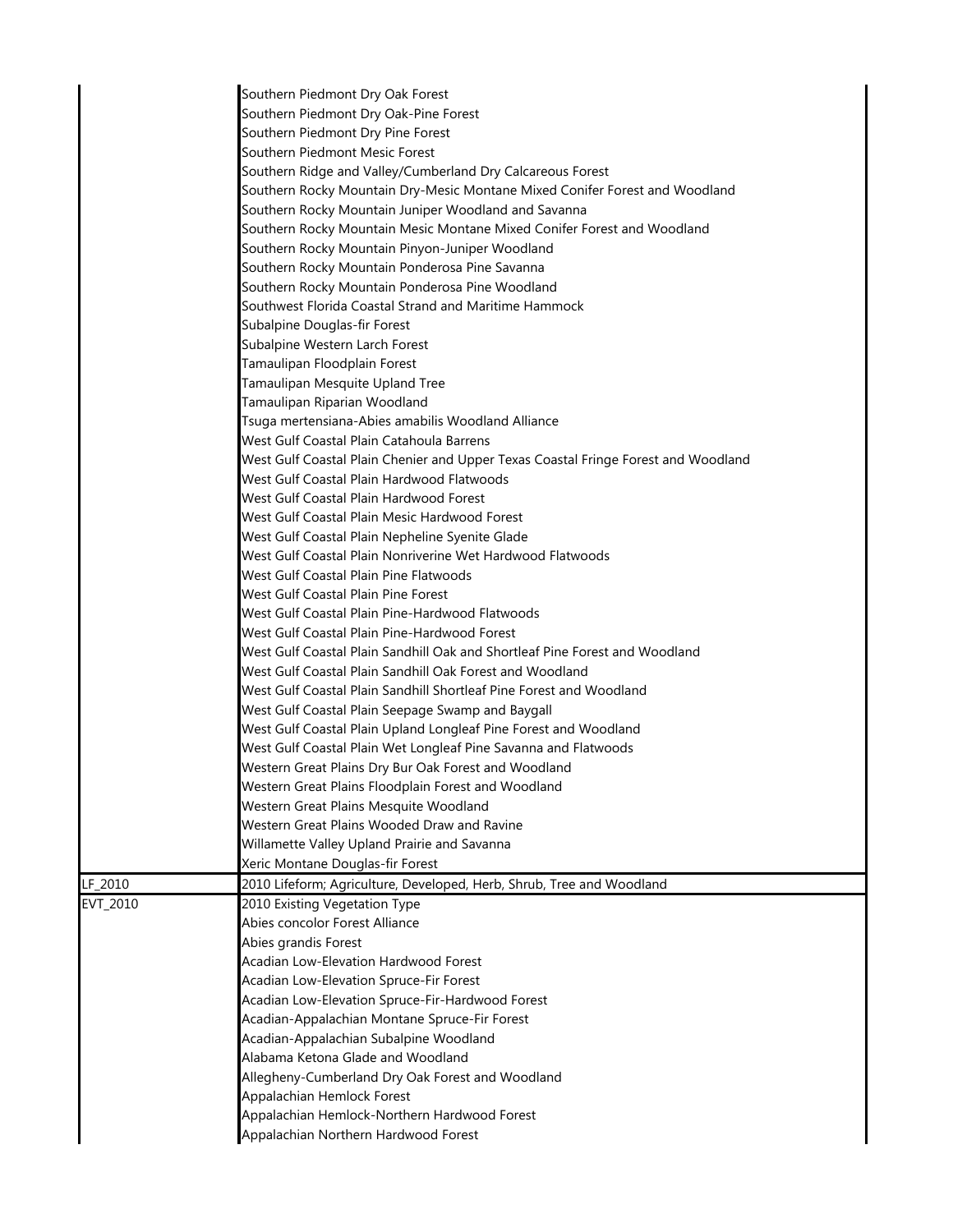Appalachian Shale Barrens Atlantic Coastal Plain Clay-Based Carolina Bay Wetland Atlantic Coastal Plain Fall-line Sandhills Longleaf Pine Woodland Atlantic Coastal Plain Peatland Pocosin and Canebrake Woodland Atlantic Coastal Plain Streamhead Seepage Swamp-Pocosin-Baygall Atlantic Coastal Plain Upland Longleaf Pine Woodland Boreal Acidic Peatland Forest Boreal Aspen-Birch Forest Boreal Hardwood Forest Boreal Jack Pine-Black Spruce Forest Boreal White Spruce-Fir Forest Boreal White Spruce-Fir-Hardwood Forest California Central Valley Mixed Oak Savanna California Central Valley Riparian Forest and Woodland California Coastal Closed-Cone Conifer Forest and Woodland California Coastal Live Oak Woodland and Savanna California Coastal Redwood Forest California Lower Montane Blue Oak Forest and Woodland California Lower Montane Blue Oak-Foothill Pine Forest and Woodland California Lower Montane Foothill Pine Woodland and Savanna California Montane Jeffrey Pine(-Ponderosa Pine) Woodland California Montane Riparian Systems Caribbean Coastal Wetland Systems Caribbean Forested Swamp Central and South Texas Coastal Fringe Forest and Woodland Central and Southern Appalachian Montane Oak Forest Central and Southern Appalachian Spruce-Fir Forest Central and Southern California Mixed Evergreen Woodland Central Appalachian Alkaline Glade and Woodland Central Appalachian Dry Oak Forest Central Appalachian Dry Oak-Pine Forest Central Appalachian Dry Pine Forest Central Appalachian Rocky Oak Woodland Central Appalachian Rocky Pine Woodland Central Appalachian Rocky Pine-Oak Woodland Central Atlantic Coastal Plain Maritime Forest Central Atlantic Coastal Plain Wet Longleaf Pine Savanna and Flatwoods Central Florida Pine Flatwoods Central Interior and Appalachian Floodplain Forest Central Interior and Appalachian Riparian Forest Central Interior and Appalachian Swamp Forest Central Interior Highlands Calcareous Glade and Barrens Woodland Central Interior Highlands Dry Acidic Glade and Barrens Coastal Douglas-fir Woodland Colorado Plateau Pinyon-Juniper Woodland Columbia Plateau Western Juniper Woodland and Savanna Crosstimbers Oak Forest and Woodland Crowley's Ridge Sand Forest Cumberland Sandstone Glade and Barrens Douglas-fir - Oregon White Oak Woodland Dry-mesic Montane Douglas-fir Forest Dry-mesic Montane Western Larch Forest East Cascades Mesic Montane Mixed-Conifer Forest and Woodland East Cascades Oak - Ponderosa Pine Forest and Woodland East Cascades Oak Forest and Woodland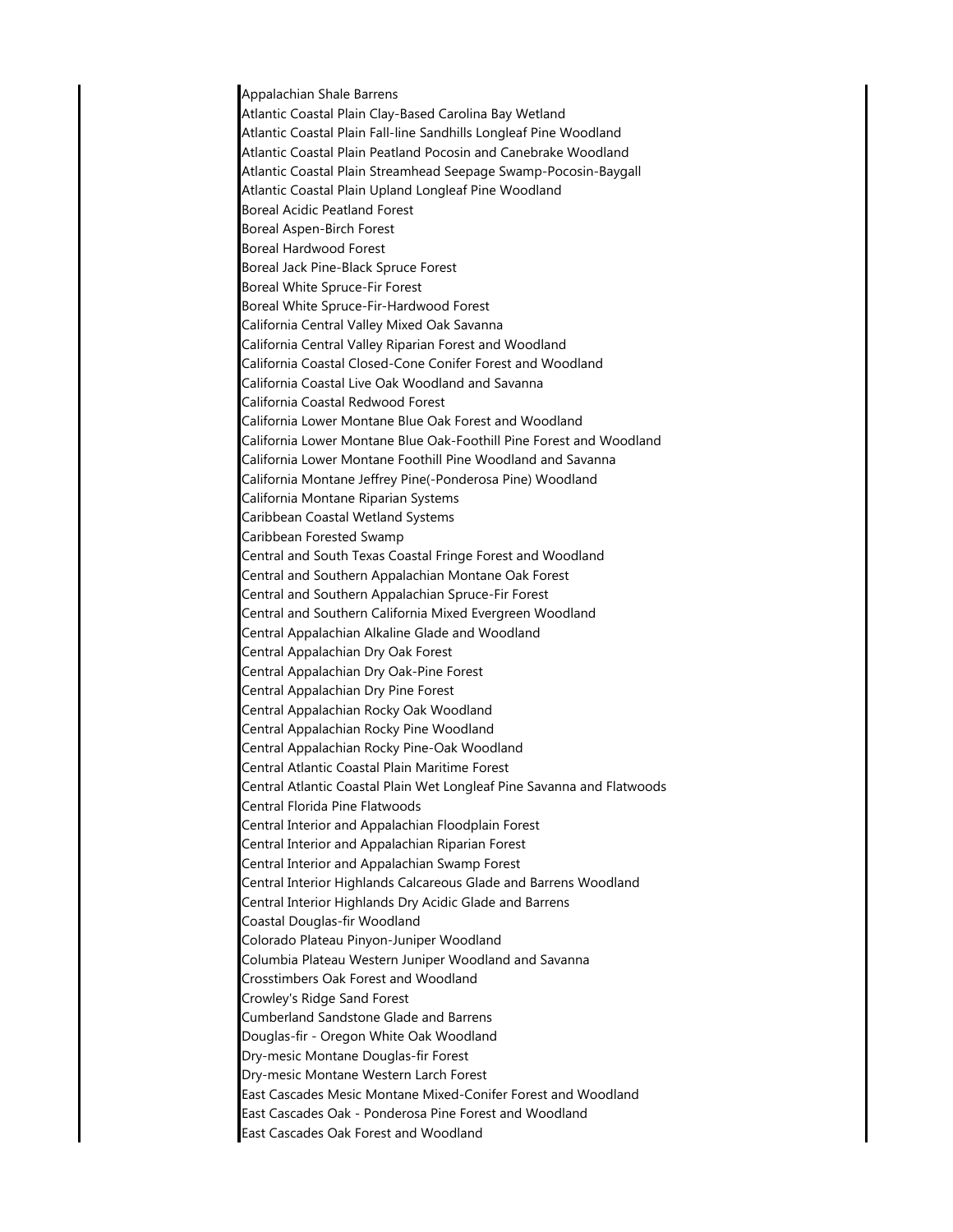East Cascades Ponderosa Pine Forest and Woodland East Gulf Coastal Plain Interior Oak Forest East Gulf Coastal Plain Interior Shortleaf Pine Forest East Gulf Coastal Plain Interior Shortleaf Pine-Oak Forest East Gulf Coastal Plain Interior Upland Longleaf Pine Woodland East Gulf Coastal Plain Jackson Prairie East Gulf Coastal Plain Maritime Forest East Gulf Coastal Plain Near-Coast Pine Flatwoods East Gulf Coastal Plain Northern Dry Upland Hardwood Forest East Gulf Coastal Plain Northern Loess Bluff Forest East Gulf Coastal Plain Northern Loess Plain Oak-Hickory Upland East Gulf Coastal Plain Northern Mesic Hardwood Slope Forest East Gulf Coastal Plain Southern Hardwood Flatwoods East Gulf Coastal Plain Southern Loblolly Flatwoods East Gulf Coastal Plain Southern Loblolly-Hardwood Flatwoods East Gulf Coastal Plain Southern Loess Bluff Forest East-Central Texas Plains Pine Forest and Woodland East-Central Texas Plains Post Oak Savanna and Woodland Eastern Boreal Floodplain Woodland Eastern Great Plains Floodplain Woodland Eastern Great Plains Tallgrass Aspen Forest and Woodland Eastern Serpentine Woodland Edwards Plateau Dry-Mesic Slope Forest and Woodland Edwards Plateau Limestone Woodland Edwards Plateau Mesic Canyon Edwards Plateau Riparian Woodland Florida Longleaf Pine Sandhill Florida Peninsula Inland Scrub Shrubland Floridian Highlands Freshwater Marsh Herbaceous Great Basin Pinyon-Juniper Woodland Great Lakes Wooded Dune and Swale Gulf and Atlantic Coastal Plain Floodplain Forest Gulf and Atlantic Coastal Plain Small Stream Riparian Woodland Gulf and Atlantic Coastal Plain Swamp Systems Inter-Mountain Basins Aspen-Mixed Conifer Forest and Woodland Inter-Mountain Basins Curl-leaf Mountain Mahogany Woodland Inter-Mountain Basins Juniper Savanna Inter-Mountain Basins Montane Riparian Forest and Woodland Inter-Mountain Basins Subalpine Limber-Bristlecone Pine Woodland Introduced Forest Wetland Introduced Riparian Forest and Woodland Introduced Upland Vegetation-Treed Introduced Wetland Vegetation-Tree Juniperus occidentalis Wooded Herbaceous Alliance Juniperus occidentalis Woodland Alliance Klamath-Siskiyou Lower Montane Serpentine Mixed Conifer Woodland Klamath-Siskiyou Upper Montane Serpentine Mixed Conifer Woodland Klamath-Siskiyou Xeromorphic Serpentine Savanna and Chaparral Laurentian Oak Barrens Laurentian Pine Barrens Laurentian Pine-Oak Barrens Laurentian-Acadian Alkaline Conifer-Hardwood Swamp Forest Laurentian-Acadian Floodplain Forest Laurentian-Acadian Forested Wetlands Laurentian-Acadian Hardwood Forest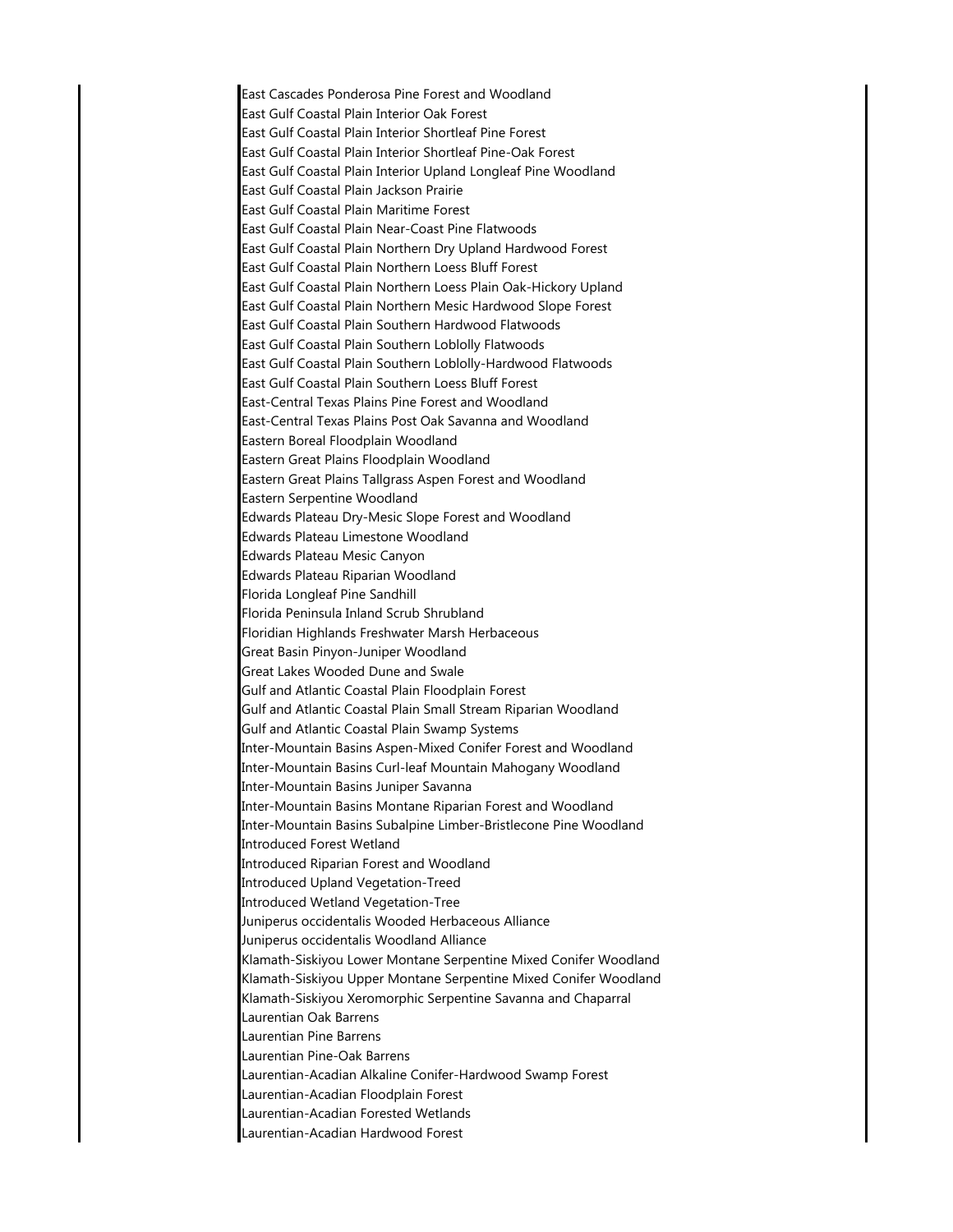Laurentian-Acadian Northern Hardwoods Forest Laurentian-Acadian Northern Oak Forest Laurentian-Acadian Northern Pine Forest Laurentian-Acadian Northern Pine-Oak Forest Laurentian-Acadian Pine-Hemlock Forest Laurentian-Acadian Pine-Hemlock-Hardwood Forest Laurentian-Acadian Swamp Woodland Llano Uplift Acidic Forest and Woodland Lower Mississippi River Dune Woodland and Forest Lower Mississippi River Flatwoods Madrean Encinal Madrean Juniper Savanna Madrean Lower Montane Pine-Oak Forest and Woodland Madrean Pinyon-Juniper Woodland Madrean Upper Montane Conifer-Oak Forest and Woodland Managed Tree Plantation-Northern and Central Hardwood and Conifer Plantation Group Managed Tree Plantation-Southeast Conifer and Hardwood Plantation Group Mediterranean California Dry-Mesic Mixed Conifer Forest and Woodland Mediterranean California Lower Montane Black Oak - Conifer Forest and Woodland Mediterranean California Lower Montane Black Oak Forest and Woodland Mediterranean California Lower Montane Conifer Forest and Woodland Mediterranean California Mesic Mixed Conifer Forest and Woodland Mediterranean California Mesic Serpentine Woodland and Chaparral Mediterranean California Mixed Evergreen Forest Mediterranean California Mixed Oak Woodland Mediterranean California Red Fir Forest Mediterranean California Subalpine Woodland Mesic Montane Douglas-fir Forest Mesic Montane Western Larch Forest Middle Rocky Mountain Montane Douglas-fir Forest and Woodland Mississippi Delta Maritime Forest Mississippi River Alluvial Plain Dry-Mesic Loess Slope Forest Mixed Loblolly-Slash Pine Nashville Basin Limestone Glade and Woodland North American Warm Desert Riparian Forest and Woodland North Pacific Broadleaf Landslide Forest and Shrubland North Pacific Dry Douglas-fir(-Madrone) Forest and Woodland North Pacific Dry-Mesic Silver Fir-Western Hemlock-Douglas-fir Forest North Pacific Hyper-maritime Seasonal Sitka Spruce Forest North Pacific Hyper-maritime Western Red-cedar-Western Hemlock Forest North Pacific Lowland Riparian Forest and Shrubland North Pacific Maritime Dry-Mesic Douglas-fir-Western Hemlock Forest North Pacific Maritime Mesic Subalpine Parkland North Pacific Maritime Mesic-Wet Douglas-fir-Western Hemlock Forest North Pacific Mesic Western Hemlock-Silver Fir Forest North Pacific Montane Riparian Woodland and Shrubland North Pacific Mountain Hemlock Forest North Pacific Oak Woodland North Pacific Swamp Systems North Pacific Wooded Volcanic Flowage North-Central Interior Beech-Maple Forest North-Central Interior Dry Oak Forest and Woodland North-Central Interior Dry-Mesic Oak Forest and Woodland North-Central Interior Maple-Basswood Forest North-Central Interior Oak Savanna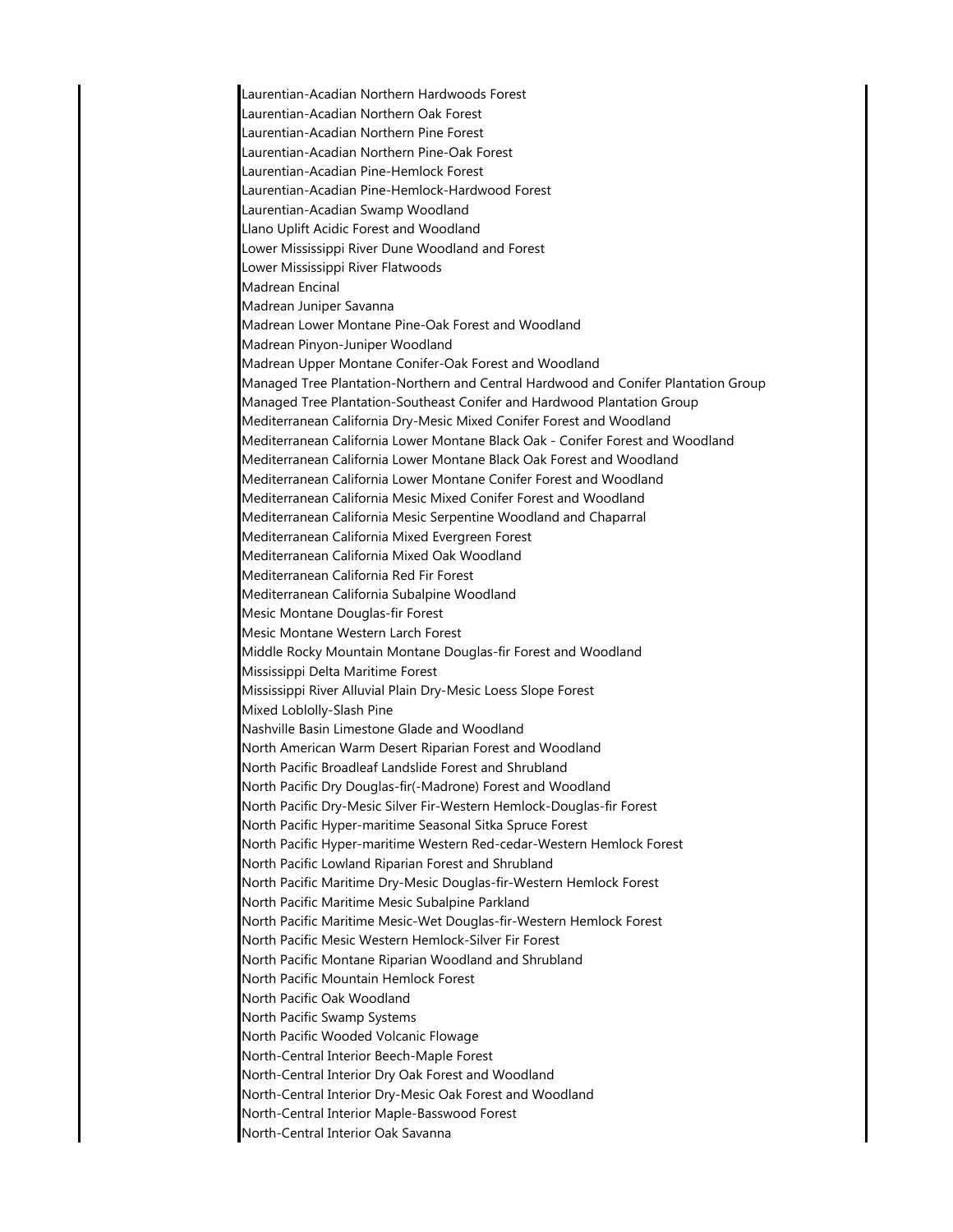North-Central Interior Wet Flatwoods North-Central Oak Barrens Woodland Northeastern Interior Dry-Mesic Oak Forest Northeastern Interior Pine Barrens Northern Atlantic Coastal Plain Hardwood Forest Northern Atlantic Coastal Plain Maritime Forest Northern Atlantic Coastal Plain Pitch Pine Barrens Northern Atlantic Coastal Plain Pitch Pine Lowland Northern California Mesic Subalpine Woodland Northern Rocky Mountain Conifer Swamp Northern Rocky Mountain Dry-Mesic Montane Mixed Conifer Forest Northern Rocky Mountain Foothill Conifer Wooded Steppe Northern Rocky Mountain Mesic Montane Mixed Conifer Forest Northern Rocky Mountain Ponderosa Pine Woodland and Savanna Northern Rocky Mountain Subalpine Woodland and Parkland Northwestern Great Plains Aspen Forest and Parkland Northwestern Great Plains Highland White Spruce Woodland Northwestern Great Plains-Black Hills Ponderosa Pine Woodland and Savanna Oregon White Oak Woodland Ouachita Montane Oak Forest Ozark-Ouachita Dry Oak Woodland Ozark-Ouachita Dry-Mesic Oak Forest Ozark-Ouachita Mesic Hardwood Forest Ozark-Ouachita Oak Forest and Woodland Ozark-Ouachita Shortleaf Pine Forest and Woodland Ozark-Ouachita Shortleaf Pine-Bluestem Woodland Ozark-Ouachita Shortleaf Pine-Oak Forest and Woodland Paleozoic Plateau Bluff and Talus Woodland Piedmont Hardpan Woodland and Forest Pinus albicaulis Woodland Alliance Pinus elliottii Saturated Temperate Woodland Alliance Pinus palustris-Pinus elliottii Forest Alliance Pinus sabiniana Woodland Alliance Pinus taeda Forest Alliance Pseudotsuga menziesii Giant Forest Alliance Quercus garryana Woodland Alliance Recently Logged-Tree Cover Rocky Mountain Aspen Forest and Woodland Rocky Mountain Bigtooth Maple Ravine Woodland Rocky Mountain Foothill Limber Pine-Juniper Woodland Rocky Mountain Lodgepole Pine Forest Rocky Mountain Montane Riparian Forest and Woodland Rocky Mountain Poor-Site Lodgepole Pine Forest Rocky Mountain Subalpine Dry-Mesic Spruce-Fir Forest and Woodland Rocky Mountain Subalpine Mesic-Wet Spruce-Fir Forest and Woodland Rocky Mountain Subalpine/Upper Montane Riparian Forest and Woodland Rocky Mountain Subalpine-Montane Limber-Bristlecone Pine Woodland Ruderal Forest-Northern and Central Hardwood and Conifer Ruderal Forest-Southeast Hardwood and Conifer Ruderal Upland Forest Ruderal Upland-Treed Sequoiadendron giganteum Forest Alliance Sierra Nevada Subalpine Lodgepole Pine Forest and Woodland Sierran-Intermontane Desert Western White Pine-White Fir Woodland South Florida Cypress Dome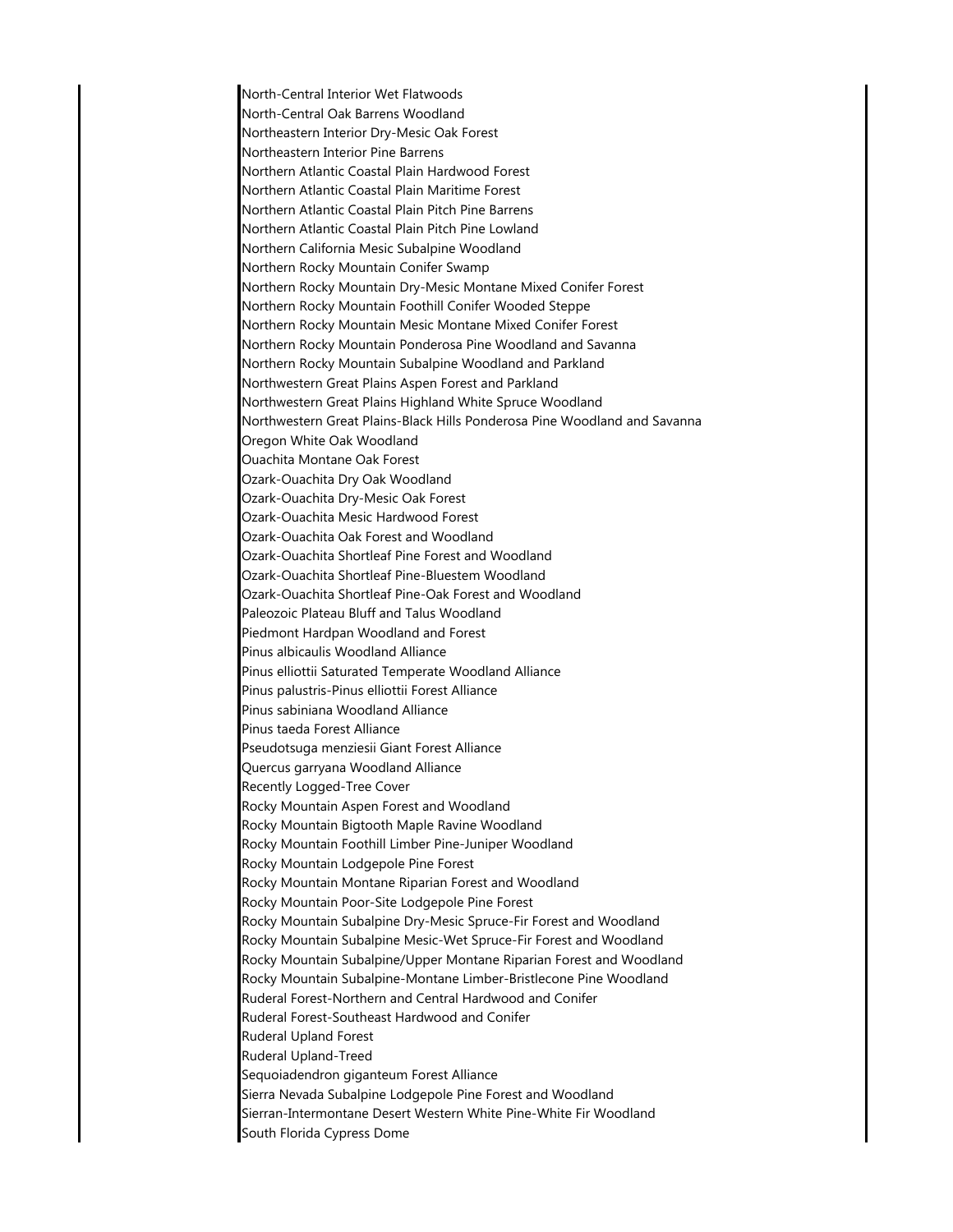South Florida Hardwood Hammock South Florida Pine Flatwoods South-Central Interior Mesophytic Forest South-Central Interior/Upper Coastal Plain Flatwoods South-Central Interior/Upper Coastal Plain Wet Flatwoods Southeast Florida Coastal Strand and Maritime Hammock Southeastern Interior Longleaf Pine Woodland Southern and Central Appalachian Cove Forest Southern Appalachian Low-Elevation Pine Forest Southern Appalachian Montane Pine Forest and Woodland Southern Appalachian Northern Hardwood Forest Southern Appalachian Oak Forest Southern Atlantic Coastal Plain Dry and Dry-Mesic Oak Forest Southern Atlantic Coastal Plain Maritime Forest Southern Atlantic Coastal Plain Mesic Hardwood Forest Southern Atlantic Coastal Plain Nonriverine Swamp and Wet Hardwood Forest Southern Atlantic Coastal Plain Wet Pine Savanna and Flatwoods Southern California Oak Woodland and Savanna Southern Coastal Plain Blackland Prairie Southern Coastal Plain Dry Upland Hardwood Forest Southern Coastal Plain Limestone Forest Southern Coastal Plain Mesic Slope Forest Southern Coastal Plain Nonriverine Cypress Dome Woodland Southern Coastal Plain Seepage Swamp and Baygall Woodland Southern Interior Low Plateau Dry-Mesic Oak Forest Southern Piedmont Dry Oak Forest Southern Piedmont Dry Oak-Pine Forest Southern Piedmont Dry Pine Forest Southern Piedmont Mesic Forest Southern Ridge and Valley/Cumberland Dry Calcareous Forest Southern Rocky Mountain Dry-Mesic Montane Mixed Conifer Forest and Woodland Southern Rocky Mountain Juniper Woodland and Savanna Southern Rocky Mountain Mesic Montane Mixed Conifer Forest and Woodland Southern Rocky Mountain Pinyon-Juniper Woodland Southern Rocky Mountain Ponderosa Pine Savanna Southern Rocky Mountain Ponderosa Pine Woodland Southwest Florida Coastal Strand and Maritime Hammock Subalpine Douglas-fir Forest Subalpine Western Larch Forest Tamaulipan Floodplain Forest Tamaulipan Mesquite Upland Tree Tamaulipan Riparian Woodland Tsuga mertensiana-Abies amabilis Woodland Alliance West Gulf Coastal Plain Catahoula Barrens West Gulf Coastal Plain Chenier and Upper Texas Coastal Fringe Forest and Woodland West Gulf Coastal Plain Hardwood Flatwoods West Gulf Coastal Plain Hardwood Forest West Gulf Coastal Plain Mesic Hardwood Forest West Gulf Coastal Plain Nepheline Syenite Glade West Gulf Coastal Plain Nonriverine Wet Hardwood Flatwoods West Gulf Coastal Plain Pine Flatwoods West Gulf Coastal Plain Pine Forest West Gulf Coastal Plain Pine-Hardwood Flatwoods West Gulf Coastal Plain Pine-Hardwood Forest West Gulf Coastal Plain Sandhill Oak and Shortleaf Pine Forest and Woodland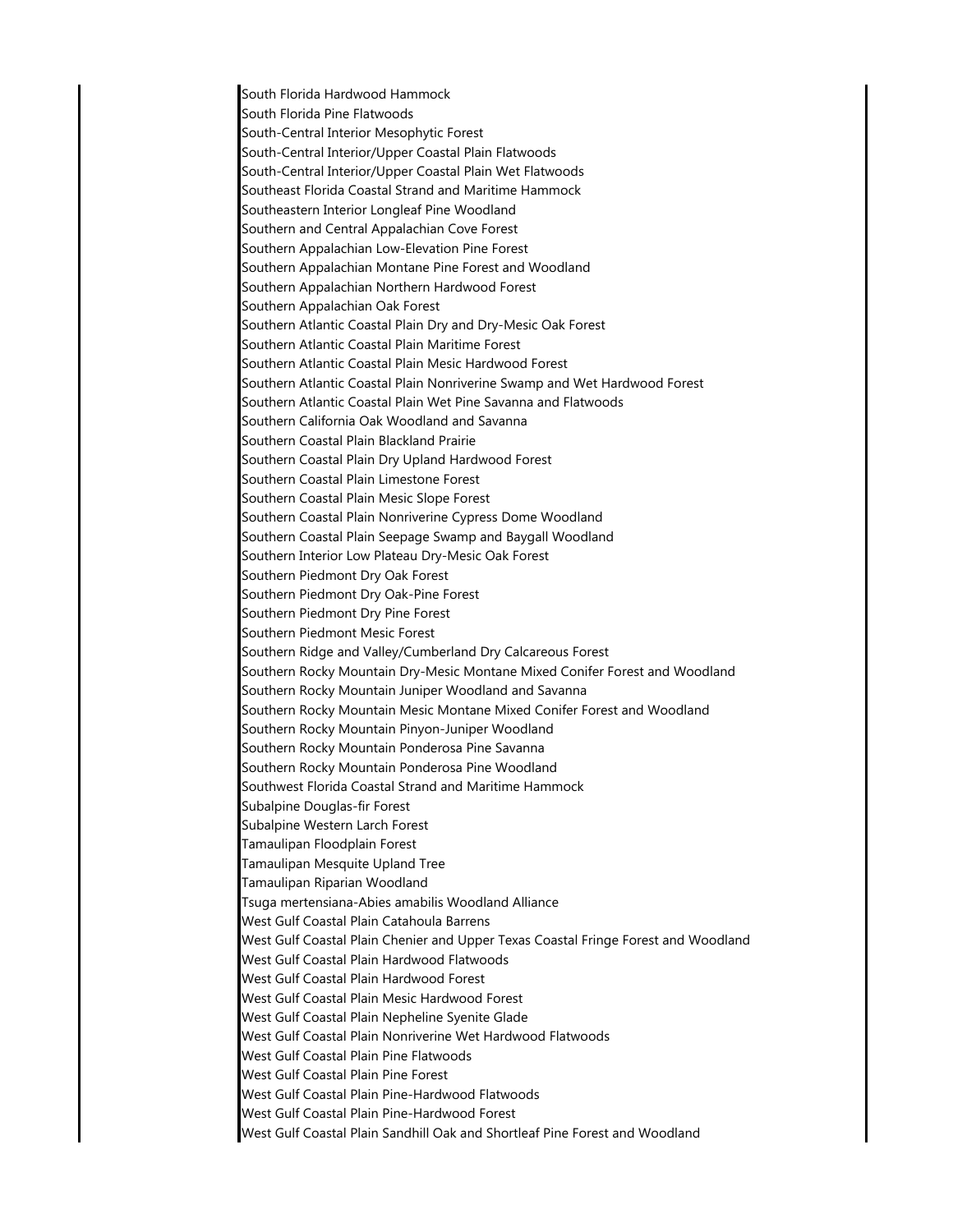|          | West Gulf Coastal Plain Sandhill Oak Forest and Woodland                                                          |
|----------|-------------------------------------------------------------------------------------------------------------------|
|          | West Gulf Coastal Plain Sandhill Shortleaf Pine Forest and Woodland                                               |
|          | West Gulf Coastal Plain Seepage Swamp and Baygall                                                                 |
|          | West Gulf Coastal Plain Upland Longleaf Pine Forest and Woodland                                                  |
|          | West Gulf Coastal Plain Wet Longleaf Pine Savanna and Flatwoods                                                   |
|          | Western Great Plains Dry Bur Oak Forest and Woodland                                                              |
|          | Western Great Plains Floodplain Forest and Woodland                                                               |
|          | Western Great Plains Mesquite Woodland                                                                            |
|          | Western Great Plains Wooded Draw and Ravine                                                                       |
|          | Willamette Valley Upland Prairie and Savanna                                                                      |
|          | Xeric Montane Douglas-fir Forest                                                                                  |
| EVH 2010 | (2010 Existing Vegetation Cover Category; Tree cover >= 10 and < 20%, Tree Cover >= 20 and < 30%,                 |
|          | Tree Cover >= 30 and < 40%, Tree Cover >= 40 and < 50%, Tree Cover >= 50 and < 60%, Tree Cover                    |
|          | $>= 60$ and $< 70\%$ , Tree Cover $>= 70$ and $< 80\%$ , Tree Cover $>= 80$ and $< 90\%$ , Tree Cover $>= 90$ and |
|          | $\epsilon$ = 100%                                                                                                 |
| EVC_2010 | 2010 Existing Vegetation Cover Category; Tree Cover > = 10 and < 20%, Tree Cover > = 20 and < 30%,                |
|          | Tree Cover >= 30 and < 40%, Tree Cover >= 40 and < 50%, Tree Cover >= 50 and < 60%, Tree Cover                    |
|          | $>$ = 60 and < 70%, Tree Cover $>$ = 70 and < 80%, Tree Cover $>$ = 80 and < 90%, Tree Cover $>$ = 90 and         |
|          | $\epsilon$ = 100%                                                                                                 |

## **No Disturbance Transitions Table - Data Dictionary**

This table contains information describing existing vegetation and succession without disturbance.

| <b>Name</b> | <b>Description</b>                               |
|-------------|--------------------------------------------------|
| <b>ZONE</b> | 1 - Northern Cascades                            |
|             | 2 - Oregon Coastal Range                         |
|             | 3 - Northern California Coastal Range            |
|             | 4 - Southern California Coastal Range            |
|             | 5 - California Central Valley                    |
|             | 6 - Sierra Nevada Mountain Range                 |
|             | 7 - Cascade Mountain Range                       |
|             | 8 - Grande Coulee Basin of the Columbia Plateau  |
|             | 9 - Blue Mountain Region of the Columbia Plateau |
|             | 10 - Northwestern Rocky Mountains                |
|             | 12 - Western Great Basin                         |
|             | 13 - Death Valley Basin                          |
|             | 14 - Sonoran Desert                              |
|             | 15 - Mogollon Rim                                |
|             | 16 - Utah High Plateaus                          |
|             | 17 - Eastern Great Basin                         |
|             | 18 - Snake River Plain                           |
|             | 19 - Northern Rocky Mountains                    |
|             | 20 - Missouri River Plateau                      |
|             | 21 - Middle Rocky Mountains                      |
|             | 22 - Wyoming Basin                               |
|             | 23 - Colorado Plateau                            |
|             | 24 - Navajo Plateau                              |
|             | 25 - Rio Grande Basin                            |
|             | 26 - Chihuahuan Desert                           |
|             | 27 - Great Plains Tablelands                     |
|             | 28 - Southern Rocky Mountains                    |
|             |                                                  |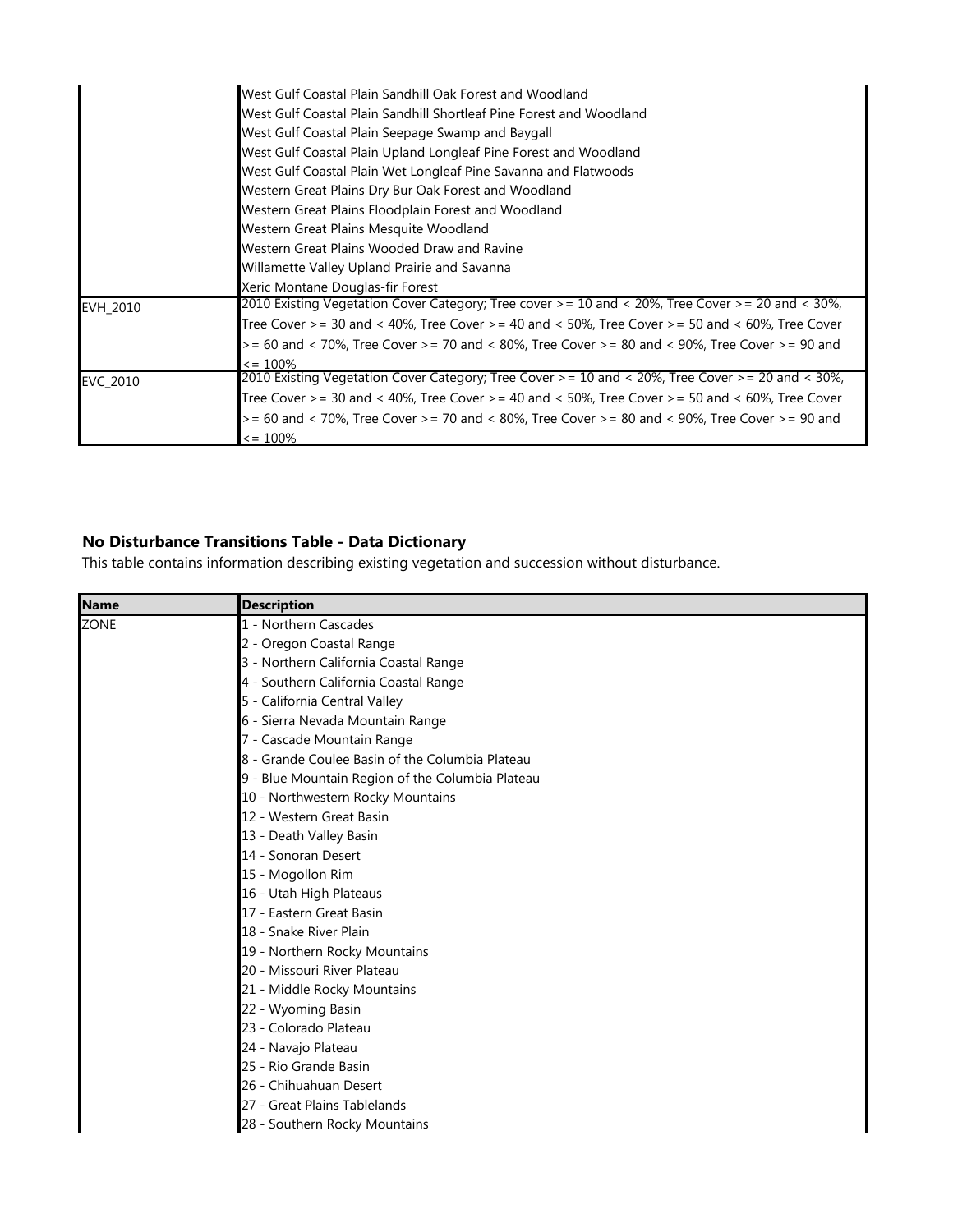|            | 29 - Wyoming Highlands                           |
|------------|--------------------------------------------------|
|            | 30 - Northwestern Great Plains                   |
|            | 31 - Sandhills                                   |
|            | 32 - Southeastern Great Plains                   |
|            | 33 - Western Great Plains                        |
|            | 34 - Southern Great Plains                       |
|            | 35 - Edwards Plateau                             |
|            | 36 - Western Gulf Plains                         |
|            | 37 - Ouachita Hills                              |
|            | 38 - Eastern Great Plains                        |
|            | 39 - Prairie Coteau Lands                        |
|            | 40 - Northern Great Plains                       |
|            | 41 - Northern Lake Country                       |
|            | 42 - Western Till Plains                         |
|            | 43 - Till Plains                                 |
|            | 44 - Ozark Highlands                             |
|            | 45 - Mississippi Alluvial Plains                 |
|            | 46 - Gulf Plains                                 |
|            | 47 - Appalachia Bluegrass Hills                  |
|            | 48 - Cumberland Highlands                        |
|            | 49 - Central Till Plains                         |
|            | 50 - Central Great Lakes Uplands                 |
|            | 51 - Great Lakes Plains                          |
|            | 52 - Eastern Till Plains                         |
|            | 53 - Appalachia                                  |
|            | 54 - Southern Piedmont                           |
|            | 55 - Southeastern Coastal Plain                  |
|            | 56 - Floridian Coastal Plain                     |
|            | 57 - Southern Appalachia                         |
|            | 58 - Eastern Coastal Plain                       |
|            | 59 - Northeastern Piedmont                       |
|            | 60 - Chesapeake Bay                              |
|            | 61 - Northern Appalachia                         |
|            | 62 - Allegheny Plateau                           |
|            | 63 - Finger Lakes                                |
|            | 64 - Northeastern Highlands                      |
|            | 65 - Connecticut River Basin and Highlands       |
|            | 66 - The North Woods                             |
|            | 98 - Mississippi Delta                           |
|            | 99 - Coastal Gulf Plains                         |
| Transition | Non-forest Succession                            |
| ESP_Name   | <b>Environmental Site Potential Name</b>         |
|            | Abies concolor Forest Alliance                   |
|            | Abies grandis Forest                             |
|            | Acadian Low-Elevation Hardwood Forest            |
|            | Acadian Low-Elevation Spruce-Fir Forest          |
|            | Acadian Low-Elevation Spruce-Fir-Hardwood Forest |
|            | Acadian-Appalachian Montane Spruce-Fir Forest    |
|            | Acadian-Appalachian Subalpine Woodland           |
|            | Alabama Ketona Glade and Woodland                |
|            | Allegheny-Cumberland Dry Oak Forest and Woodland |
|            | Appalachian Hemlock Forest                       |
|            | Appalachian Hemlock-Northern Hardwood Forest     |
|            | Appalachian Northern Hardwood Forest             |
|            | <b>Appalachian Shale Barrens</b>                 |
|            |                                                  |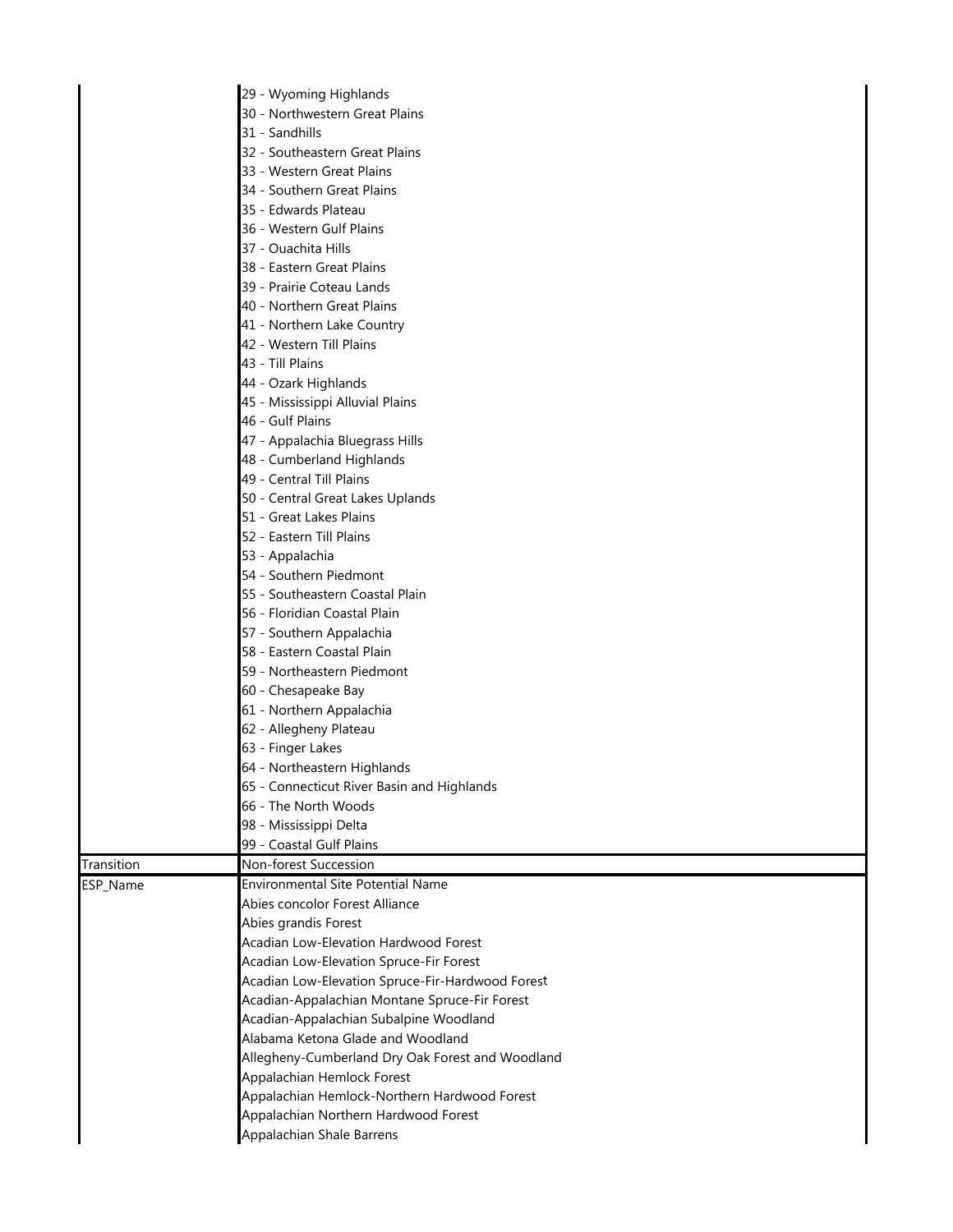Atlantic Coastal Plain Clay-Based Carolina Bay Wetland Atlantic Coastal Plain Fall-line Sandhills Longleaf Pine Woodland Atlantic Coastal Plain Peatland Pocosin and Canebrake Woodland Atlantic Coastal Plain Streamhead Seepage Swamp-Pocosin-Baygall Atlantic Coastal Plain Upland Longleaf Pine Woodland Boreal Acidic Peatland Forest Boreal Aspen-Birch Forest Boreal Hardwood Forest Boreal Jack Pine-Black Spruce Forest Boreal White Spruce-Fir Forest Boreal White Spruce-Fir-Hardwood Forest California Central Valley Mixed Oak Savanna California Central Valley Riparian Forest and Woodland California Coastal Closed-Cone Conifer Forest and Woodland California Coastal Live Oak Woodland and Savanna California Coastal Redwood Forest California Lower Montane Blue Oak Forest and Woodland California Lower Montane Blue Oak-Foothill Pine Forest and Woodland California Lower Montane Foothill Pine Woodland and Savanna California Montane Jeffrey Pine(-Ponderosa Pine) Woodland California Montane Riparian Systems Caribbean Coastal Wetland Systems Caribbean Forested Swamp Central and South Texas Coastal Fringe Forest and Woodland Central and Southern Appalachian Montane Oak Forest Central and Southern Appalachian Spruce-Fir Forest Central and Southern California Mixed Evergreen Woodland Central Appalachian Alkaline Glade and Woodland Central Appalachian Dry Oak Forest Central Appalachian Dry Oak-Pine Forest Central Appalachian Dry Pine Forest Central Appalachian Rocky Oak Woodland Central Appalachian Rocky Pine Woodland Central Appalachian Rocky Pine-Oak Woodland Central Atlantic Coastal Plain Maritime Forest Central Atlantic Coastal Plain Wet Longleaf Pine Savanna and Flatwoods Central Florida Pine Flatwoods Central Interior and Appalachian Floodplain Forest Central Interior and Appalachian Riparian Forest Central Interior and Appalachian Swamp Forest Central Interior Highlands Calcareous Glade and Barrens Woodland Central Interior Highlands Dry Acidic Glade and Barrens Coastal Douglas-fir Woodland Colorado Plateau Pinyon-Juniper Woodland Columbia Plateau Western Juniper Woodland and Savanna Crosstimbers Oak Forest and Woodland Crowley's Ridge Sand Forest Cumberland Sandstone Glade and Barrens Douglas-fir - Oregon White Oak Woodland Dry-mesic Montane Douglas-fir Forest Dry-mesic Montane Western Larch Forest East Cascades Mesic Montane Mixed-Conifer Forest and Woodland East Cascades Oak - Ponderosa Pine Forest and Woodland East Cascades Oak Forest and Woodland East Cascades Ponderosa Pine Forest and Woodland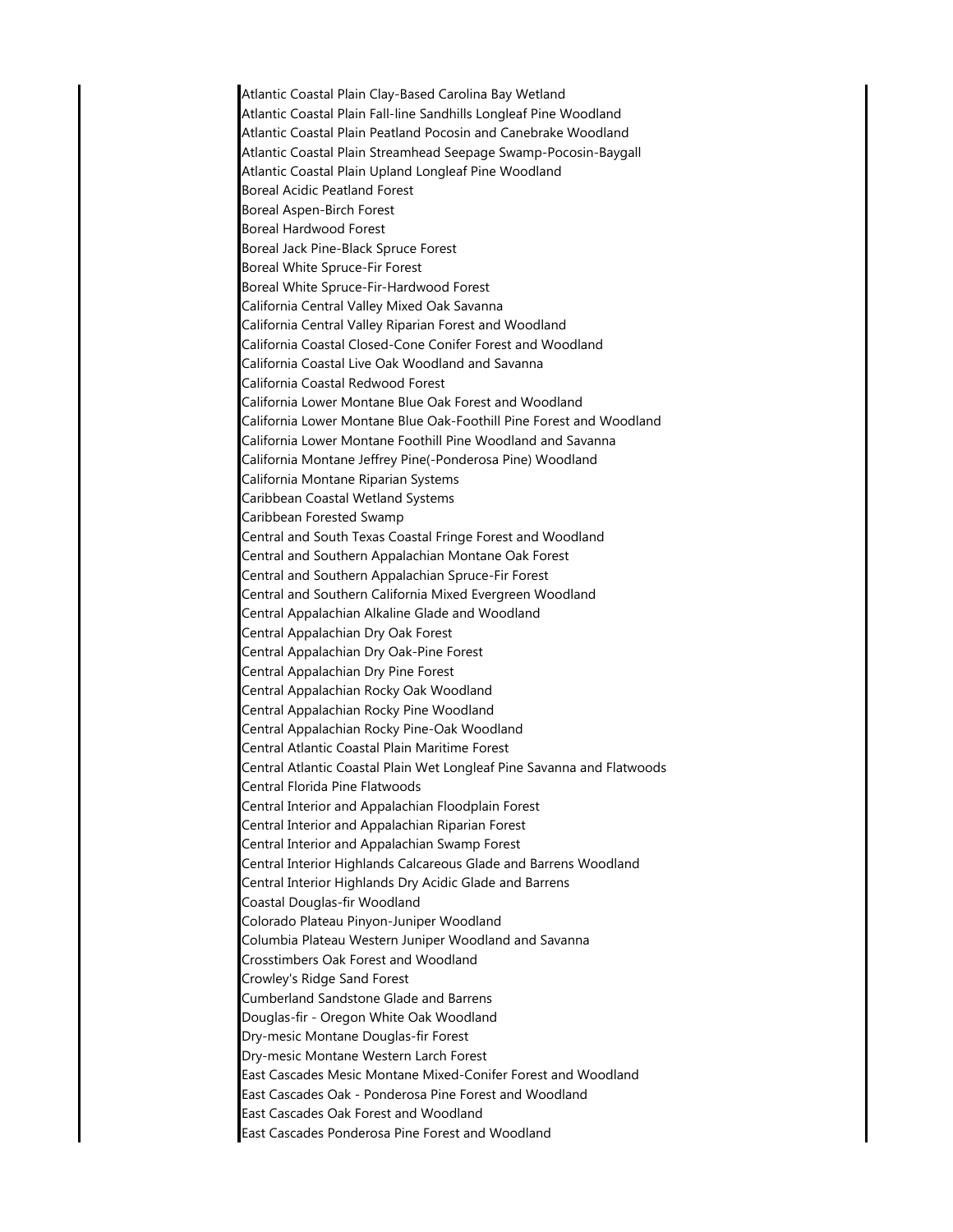East Gulf Coastal Plain Interior Oak Forest East Gulf Coastal Plain Interior Shortleaf Pine Forest East Gulf Coastal Plain Interior Shortleaf Pine-Oak Forest East Gulf Coastal Plain Interior Upland Longleaf Pine Woodland East Gulf Coastal Plain Jackson Prairie East Gulf Coastal Plain Maritime Forest East Gulf Coastal Plain Near-Coast Pine Flatwoods East Gulf Coastal Plain Northern Dry Upland Hardwood Forest East Gulf Coastal Plain Northern Loess Bluff Forest East Gulf Coastal Plain Northern Loess Plain Oak-Hickory Upland East Gulf Coastal Plain Northern Mesic Hardwood Slope Forest East Gulf Coastal Plain Southern Hardwood Flatwoods East Gulf Coastal Plain Southern Loblolly Flatwoods East Gulf Coastal Plain Southern Loblolly-Hardwood Flatwoods East Gulf Coastal Plain Southern Loess Bluff Forest East-Central Texas Plains Pine Forest and Woodland East-Central Texas Plains Post Oak Savanna and Woodland Eastern Boreal Floodplain Woodland Eastern Great Plains Floodplain Woodland Eastern Great Plains Tallgrass Aspen Forest and Woodland Eastern Serpentine Woodland Edwards Plateau Dry-Mesic Slope Forest and Woodland Edwards Plateau Limestone Woodland Edwards Plateau Mesic Canyon Edwards Plateau Riparian Woodland Florida Longleaf Pine Sandhill Florida Peninsula Inland Scrub Shrubland Floridian Highlands Freshwater Marsh Herbaceous Great Basin Pinyon-Juniper Woodland Great Lakes Wooded Dune and Swale Gulf and Atlantic Coastal Plain Floodplain Forest Gulf and Atlantic Coastal Plain Small Stream Riparian Woodland Gulf and Atlantic Coastal Plain Swamp Systems Inter-Mountain Basins Aspen-Mixed Conifer Forest and Woodland Inter-Mountain Basins Curl-leaf Mountain Mahogany Woodland Inter-Mountain Basins Juniper Savanna Inter-Mountain Basins Montane Riparian Forest and Woodland Inter-Mountain Basins Subalpine Limber-Bristlecone Pine Woodland Introduced Forest Wetland Introduced Riparian Forest and Woodland Introduced Upland Vegetation-Treed Introduced Wetland Vegetation-Tree Juniperus occidentalis Wooded Herbaceous Alliance Juniperus occidentalis Woodland Alliance Klamath-Siskiyou Lower Montane Serpentine Mixed Conifer Woodland Klamath-Siskiyou Upper Montane Serpentine Mixed Conifer Woodland Klamath-Siskiyou Xeromorphic Serpentine Savanna and Chaparral Laurentian Oak Barrens Laurentian Pine Barrens Laurentian Pine-Oak Barrens Laurentian-Acadian Alkaline Conifer-Hardwood Swamp Forest Laurentian-Acadian Floodplain Forest Laurentian-Acadian Forested Wetlands Laurentian-Acadian Hardwood Forest Laurentian-Acadian Northern Hardwoods Forest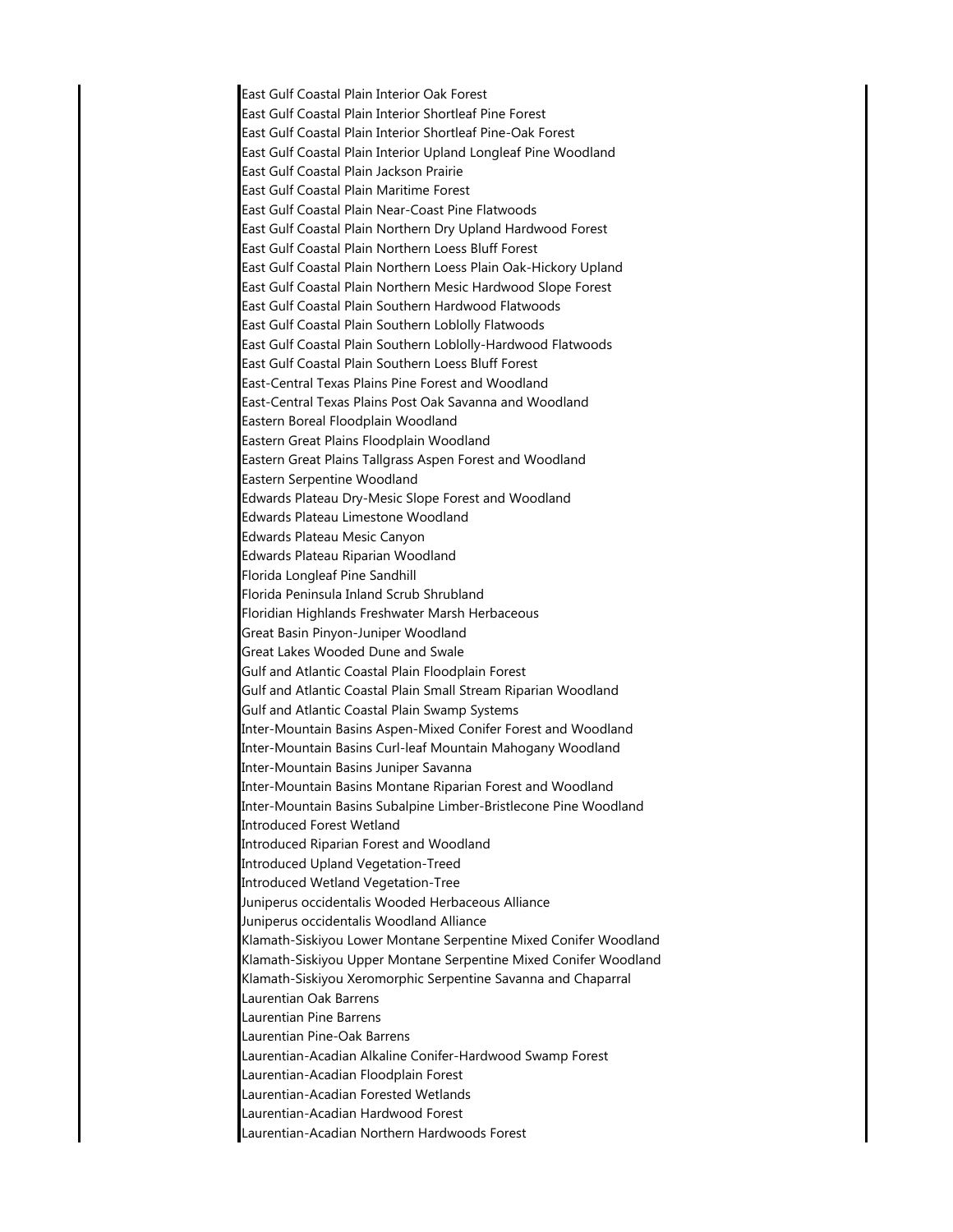Laurentian-Acadian Northern Oak Forest Laurentian-Acadian Northern Pine Forest Laurentian-Acadian Northern Pine-Oak Forest Laurentian-Acadian Pine-Hemlock Forest Laurentian-Acadian Pine-Hemlock-Hardwood Forest Laurentian-Acadian Swamp Woodland Llano Uplift Acidic Forest and Woodland Lower Mississippi River Dune Woodland and Forest Lower Mississippi River Flatwoods Madrean Encinal Madrean Juniper Savanna Madrean Lower Montane Pine-Oak Forest and Woodland Madrean Pinyon-Juniper Woodland Madrean Upper Montane Conifer-Oak Forest and Woodland Managed Tree Plantation-Northern and Central Hardwood and Conifer Plantation Group Managed Tree Plantation-Southeast Conifer and Hardwood Plantation Group Mediterranean California Dry-Mesic Mixed Conifer Forest and Woodland Mediterranean California Lower Montane Black Oak - Conifer Forest and Woodland Mediterranean California Lower Montane Black Oak Forest and Woodland Mediterranean California Lower Montane Conifer Forest and Woodland Mediterranean California Mesic Mixed Conifer Forest and Woodland Mediterranean California Mesic Serpentine Woodland and Chaparral Mediterranean California Mixed Evergreen Forest Mediterranean California Mixed Oak Woodland Mediterranean California Red Fir Forest Mediterranean California Subalpine Woodland Mesic Montane Douglas-fir Forest Mesic Montane Western Larch Forest Middle Rocky Mountain Montane Douglas-fir Forest and Woodland Mississippi Delta Maritime Forest Mississippi River Alluvial Plain Dry-Mesic Loess Slope Forest Mixed Loblolly-Slash Pine Nashville Basin Limestone Glade and Woodland North American Warm Desert Riparian Forest and Woodland North Pacific Broadleaf Landslide Forest and Shrubland North Pacific Dry Douglas-fir(-Madrone) Forest and Woodland North Pacific Dry-Mesic Silver Fir-Western Hemlock-Douglas-fir Forest North Pacific Hyper-maritime Seasonal Sitka Spruce Forest North Pacific Hyper-maritime Western Red-cedar-Western Hemlock Forest North Pacific Lowland Riparian Forest and Shrubland North Pacific Maritime Dry-Mesic Douglas-fir-Western Hemlock Forest North Pacific Maritime Mesic Subalpine Parkland North Pacific Maritime Mesic-Wet Douglas-fir-Western Hemlock Forest North Pacific Mesic Western Hemlock-Silver Fir Forest North Pacific Montane Riparian Woodland and Shrubland North Pacific Mountain Hemlock Forest North Pacific Oak Woodland North Pacific Swamp Systems North Pacific Wooded Volcanic Flowage North-Central Interior Beech-Maple Forest North-Central Interior Dry Oak Forest and Woodland North-Central Interior Dry-Mesic Oak Forest and Woodland North-Central Interior Maple-Basswood Forest North-Central Interior Oak Savanna North-Central Interior Wet Flatwoods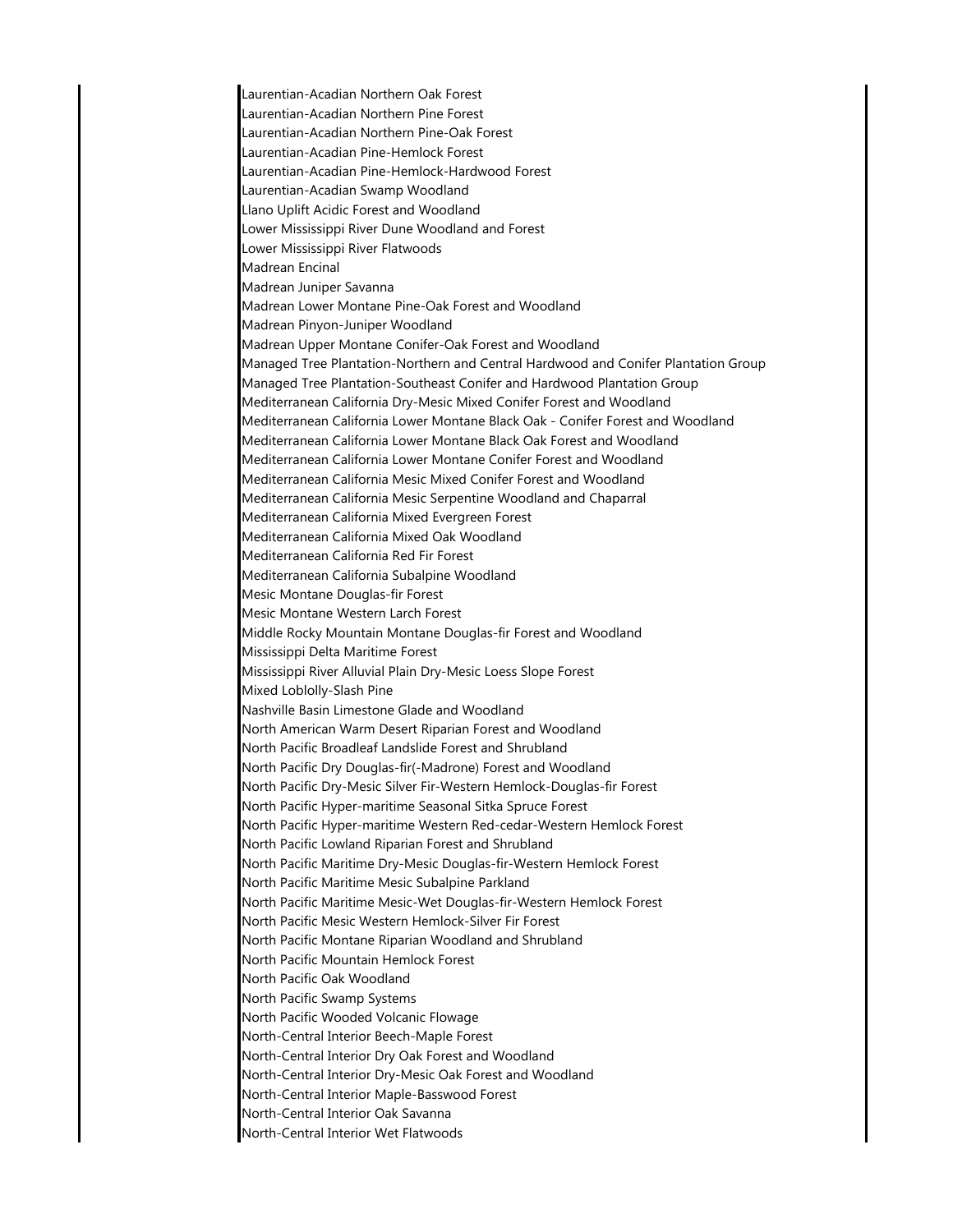North-Central Oak Barrens Woodland Northeastern Interior Dry-Mesic Oak Forest Northeastern Interior Pine Barrens Northern Atlantic Coastal Plain Hardwood Forest Northern Atlantic Coastal Plain Maritime Forest Northern Atlantic Coastal Plain Pitch Pine Barrens Northern Atlantic Coastal Plain Pitch Pine Lowland Northern California Mesic Subalpine Woodland Northern Rocky Mountain Conifer Swamp Northern Rocky Mountain Dry-Mesic Montane Mixed Conifer Forest Northern Rocky Mountain Foothill Conifer Wooded Steppe Northern Rocky Mountain Mesic Montane Mixed Conifer Forest Northern Rocky Mountain Ponderosa Pine Woodland and Savanna Northern Rocky Mountain Subalpine Woodland and Parkland Northwestern Great Plains Aspen Forest and Parkland Northwestern Great Plains Highland White Spruce Woodland Northwestern Great Plains-Black Hills Ponderosa Pine Woodland and Savanna Oregon White Oak Woodland Ouachita Montane Oak Forest Ozark-Ouachita Dry Oak Woodland Ozark-Ouachita Dry-Mesic Oak Forest Ozark-Ouachita Mesic Hardwood Forest Ozark-Ouachita Oak Forest and Woodland Ozark-Ouachita Shortleaf Pine Forest and Woodland Ozark-Ouachita Shortleaf Pine-Bluestem Woodland Ozark-Ouachita Shortleaf Pine-Oak Forest and Woodland Paleozoic Plateau Bluff and Talus Woodland Piedmont Hardpan Woodland and Forest Pinus albicaulis Woodland Alliance Pinus elliottii Saturated Temperate Woodland Alliance Pinus palustris-Pinus elliottii Forest Alliance Pinus sabiniana Woodland Alliance Pinus taeda Forest Alliance Pseudotsuga menziesii Giant Forest Alliance Quercus garryana Woodland Alliance Recently Logged-Tree Cover Rocky Mountain Aspen Forest and Woodland Rocky Mountain Bigtooth Maple Ravine Woodland Rocky Mountain Foothill Limber Pine-Juniper Woodland Rocky Mountain Lodgepole Pine Forest Rocky Mountain Montane Riparian Forest and Woodland Rocky Mountain Poor-Site Lodgepole Pine Forest Rocky Mountain Subalpine Dry-Mesic Spruce-Fir Forest and Woodland Rocky Mountain Subalpine Mesic-Wet Spruce-Fir Forest and Woodland Rocky Mountain Subalpine/Upper Montane Riparian Forest and Woodland Rocky Mountain Subalpine-Montane Limber-Bristlecone Pine Woodland Ruderal Forest-Northern and Central Hardwood and Conifer Ruderal Forest-Southeast Hardwood and Conifer Ruderal Upland Forest Ruderal Upland-Treed Sequoiadendron giganteum Forest Alliance Sierra Nevada Subalpine Lodgepole Pine Forest and Woodland Sierran-Intermontane Desert Western White Pine-White Fir Woodland South Florida Cypress Dome South Florida Hardwood Hammock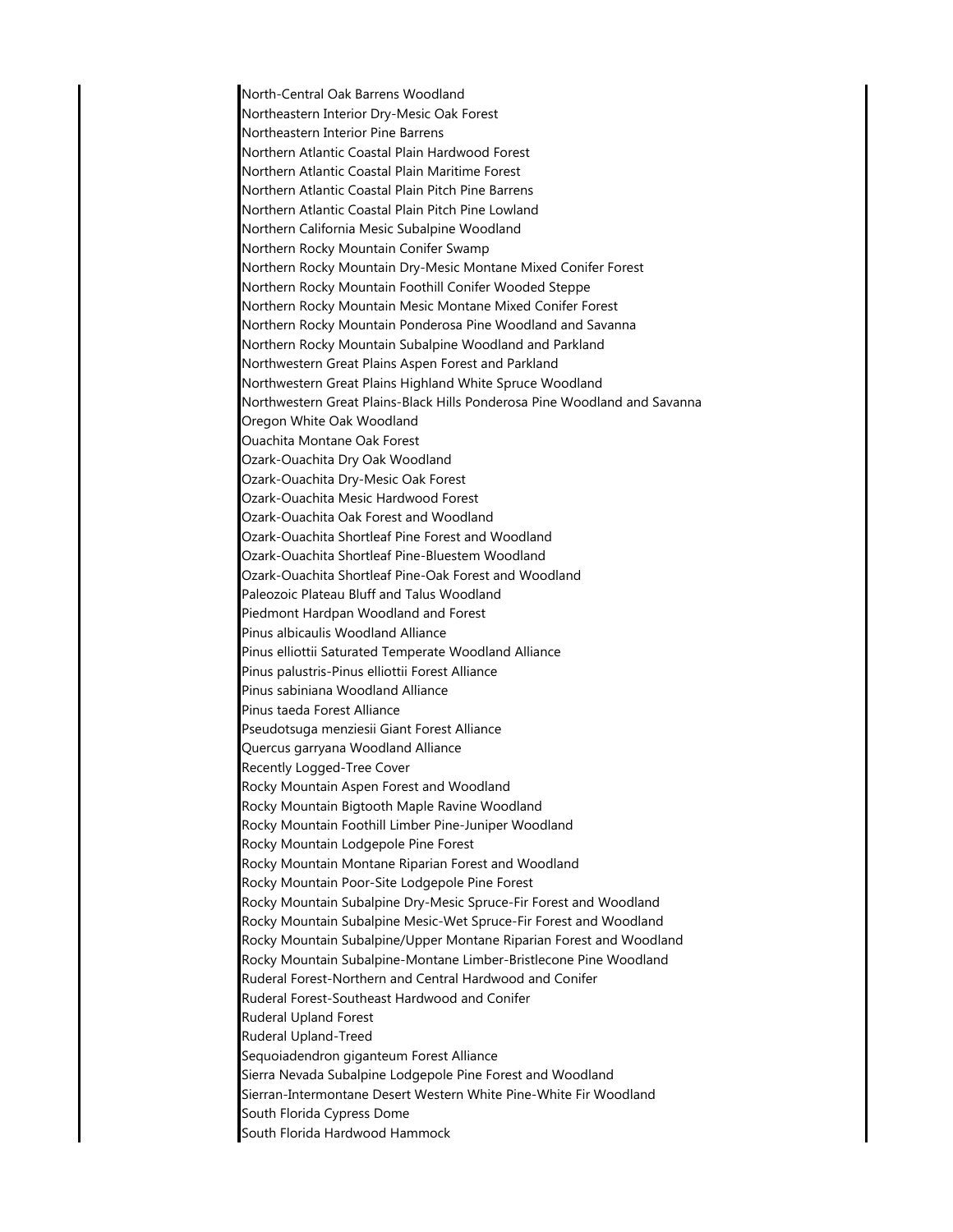South Florida Pine Flatwoods South-Central Interior Mesophytic Forest South-Central Interior/Upper Coastal Plain Flatwoods South-Central Interior/Upper Coastal Plain Wet Flatwoods Southeast Florida Coastal Strand and Maritime Hammock Southeastern Interior Longleaf Pine Woodland Southern and Central Appalachian Cove Forest Southern Appalachian Low-Elevation Pine Forest Southern Appalachian Montane Pine Forest and Woodland Southern Appalachian Northern Hardwood Forest Southern Appalachian Oak Forest Southern Atlantic Coastal Plain Dry and Dry-Mesic Oak Forest Southern Atlantic Coastal Plain Maritime Forest Southern Atlantic Coastal Plain Mesic Hardwood Forest Southern Atlantic Coastal Plain Nonriverine Swamp and Wet Hardwood Forest Southern Atlantic Coastal Plain Wet Pine Savanna and Flatwoods Southern California Oak Woodland and Savanna Southern Coastal Plain Blackland Prairie Southern Coastal Plain Dry Upland Hardwood Forest Southern Coastal Plain Limestone Forest Southern Coastal Plain Mesic Slope Forest Southern Coastal Plain Nonriverine Cypress Dome Woodland Southern Coastal Plain Seepage Swamp and Baygall Woodland Southern Interior Low Plateau Dry-Mesic Oak Forest Southern Piedmont Dry Oak Forest Southern Piedmont Dry Oak-Pine Forest Southern Piedmont Dry Pine Forest Southern Piedmont Mesic Forest Southern Ridge and Valley/Cumberland Dry Calcareous Forest Southern Rocky Mountain Dry-Mesic Montane Mixed Conifer Forest and Woodland Southern Rocky Mountain Juniper Woodland and Savanna Southern Rocky Mountain Mesic Montane Mixed Conifer Forest and Woodland Southern Rocky Mountain Pinyon-Juniper Woodland Southern Rocky Mountain Ponderosa Pine Savanna Southern Rocky Mountain Ponderosa Pine Woodland Southwest Florida Coastal Strand and Maritime Hammock Subalpine Douglas-fir Forest Subalpine Western Larch Forest Tamaulipan Floodplain Forest Tamaulipan Mesquite Upland Tree Tamaulipan Riparian Woodland Tsuga mertensiana-Abies amabilis Woodland Alliance West Gulf Coastal Plain Catahoula Barrens West Gulf Coastal Plain Chenier and Upper Texas Coastal Fringe Forest and Woodland West Gulf Coastal Plain Hardwood Flatwoods West Gulf Coastal Plain Hardwood Forest West Gulf Coastal Plain Mesic Hardwood Forest West Gulf Coastal Plain Nepheline Syenite Glade West Gulf Coastal Plain Nonriverine Wet Hardwood Flatwoods West Gulf Coastal Plain Pine Flatwoods West Gulf Coastal Plain Pine Forest West Gulf Coastal Plain Pine-Hardwood Flatwoods West Gulf Coastal Plain Pine-Hardwood Forest West Gulf Coastal Plain Sandhill Oak and Shortleaf Pine Forest and Woodland West Gulf Coastal Plain Sandhill Oak Forest and Woodland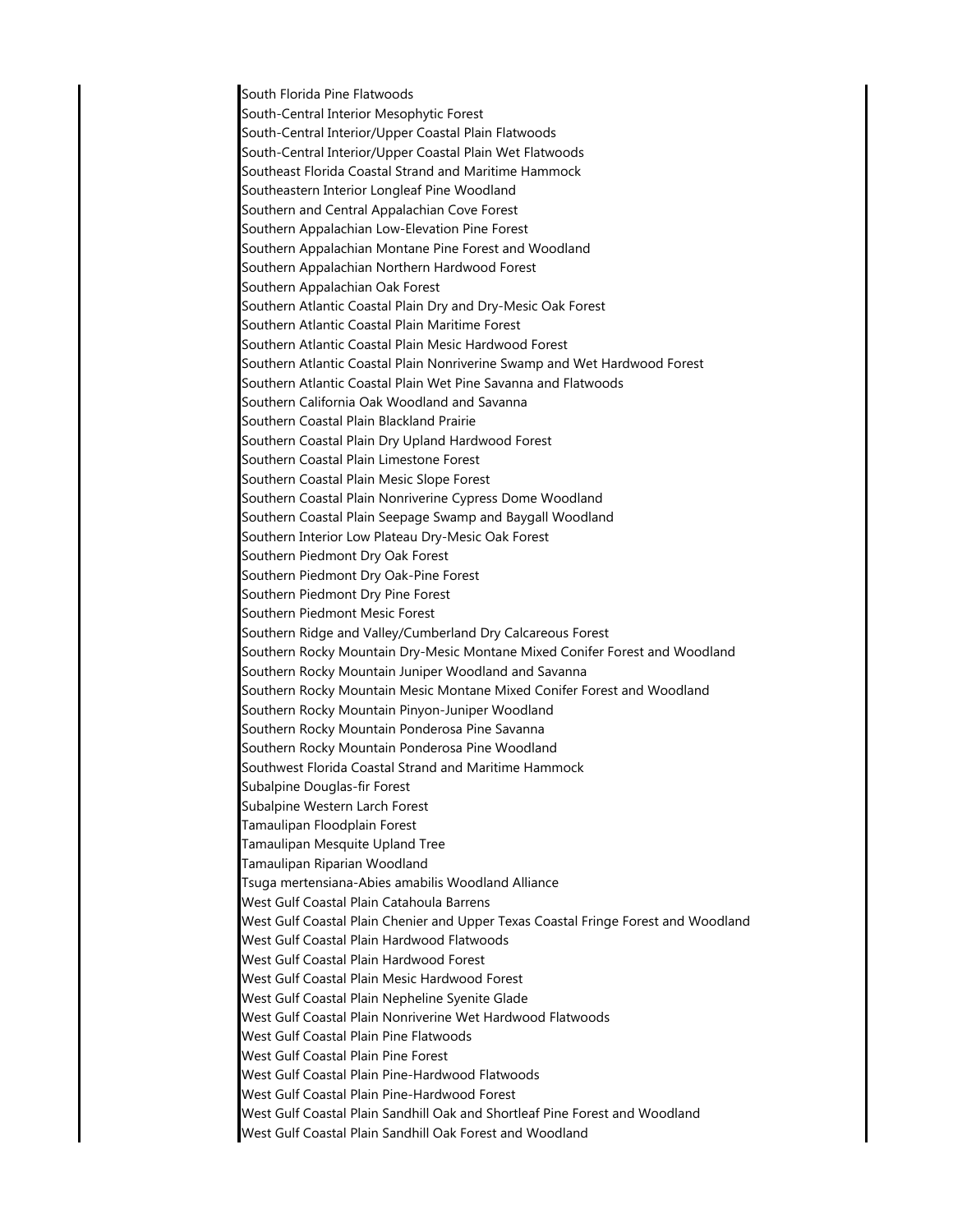|          | West Gulf Coastal Plain Sandhill Shortleaf Pine Forest and Woodland                                                  |
|----------|----------------------------------------------------------------------------------------------------------------------|
|          | West Gulf Coastal Plain Seepage Swamp and Baygall                                                                    |
|          | West Gulf Coastal Plain Upland Longleaf Pine Forest and Woodland                                                     |
|          | West Gulf Coastal Plain Wet Longleaf Pine Savanna and Flatwoods                                                      |
|          | Western Great Plains Dry Bur Oak Forest and Woodland                                                                 |
|          | Western Great Plains Floodplain Forest and Woodland                                                                  |
|          | Western Great Plains Mesquite Woodland                                                                               |
|          | Western Great Plains Wooded Draw and Ravine                                                                          |
|          | Willamette Valley Upland Prairie and Savanna                                                                         |
|          | Xeric Montane Douglas-fir Forest                                                                                     |
| EVT_2001 | 2001 Exsiting Vegetation Type                                                                                        |
|          | Abies concolor Forest Alliance                                                                                       |
|          | Abies grandis Forest                                                                                                 |
|          | Acadian Low-Elevation Hardwood Forest                                                                                |
|          | Acadian Low-Elevation Spruce-Fir Forest                                                                              |
|          | Acadian Low-Elevation Spruce-Fir-Hardwood Forest                                                                     |
|          | Acadian-Appalachian Montane Spruce-Fir Forest                                                                        |
|          | Acadian-Appalachian Subalpine Woodland                                                                               |
|          | Alabama Ketona Glade and Woodland                                                                                    |
|          | Allegheny-Cumberland Dry Oak Forest and Woodland                                                                     |
|          | Appalachian Hemlock Forest                                                                                           |
|          | Appalachian Hemlock-Northern Hardwood Forest                                                                         |
|          | Appalachian Northern Hardwood Forest                                                                                 |
|          | Appalachian Shale Barrens                                                                                            |
|          | Atlantic Coastal Plain Clay-Based Carolina Bay Wetland                                                               |
|          | Atlantic Coastal Plain Fall-line Sandhills Longleaf Pine Woodland                                                    |
|          | Atlantic Coastal Plain Peatland Pocosin and Canebrake Woodland                                                       |
|          | Atlantic Coastal Plain Streamhead Seepage Swamp-Pocosin-Baygall                                                      |
|          | Atlantic Coastal Plain Upland Longleaf Pine Woodland                                                                 |
|          | <b>Boreal Acidic Peatland Forest</b>                                                                                 |
|          | Boreal Aspen-Birch Forest                                                                                            |
|          | Boreal Hardwood Forest                                                                                               |
|          | Boreal Jack Pine-Black Spruce Forest                                                                                 |
|          | Boreal White Spruce-Fir Forest                                                                                       |
|          | Boreal White Spruce-Fir-Hardwood Forest                                                                              |
|          | California Central Valley Mixed Oak Savanna                                                                          |
|          |                                                                                                                      |
|          | California Central Valley Riparian Forest and Woodland<br>California Coastal Closed-Cone Conifer Forest and Woodland |
|          |                                                                                                                      |
|          | California Coastal Live Oak Woodland and Savanna                                                                     |
|          | California Coastal Redwood Forest                                                                                    |
|          | California Lower Montane Blue Oak Forest and Woodland                                                                |
|          | California Lower Montane Blue Oak-Foothill Pine Forest and Woodland                                                  |
|          | California Lower Montane Foothill Pine Woodland and Savanna                                                          |
|          | California Montane Jeffrey Pine(-Ponderosa Pine) Woodland                                                            |
|          | California Montane Riparian Systems                                                                                  |
|          | Caribbean Coastal Wetland Systems                                                                                    |
|          | Caribbean Forested Swamp                                                                                             |
|          | Central and South Texas Coastal Fringe Forest and Woodland                                                           |
|          | Central and Southern Appalachian Montane Oak Forest                                                                  |
|          | Central and Southern Appalachian Spruce-Fir Forest                                                                   |
|          | Central and Southern California Mixed Evergreen Woodland                                                             |
|          | Central Appalachian Alkaline Glade and Woodland                                                                      |
|          | Central Appalachian Dry Oak Forest                                                                                   |
|          | Central Appalachian Dry Oak-Pine Forest                                                                              |
|          | Central Appalachian Dry Pine Forest                                                                                  |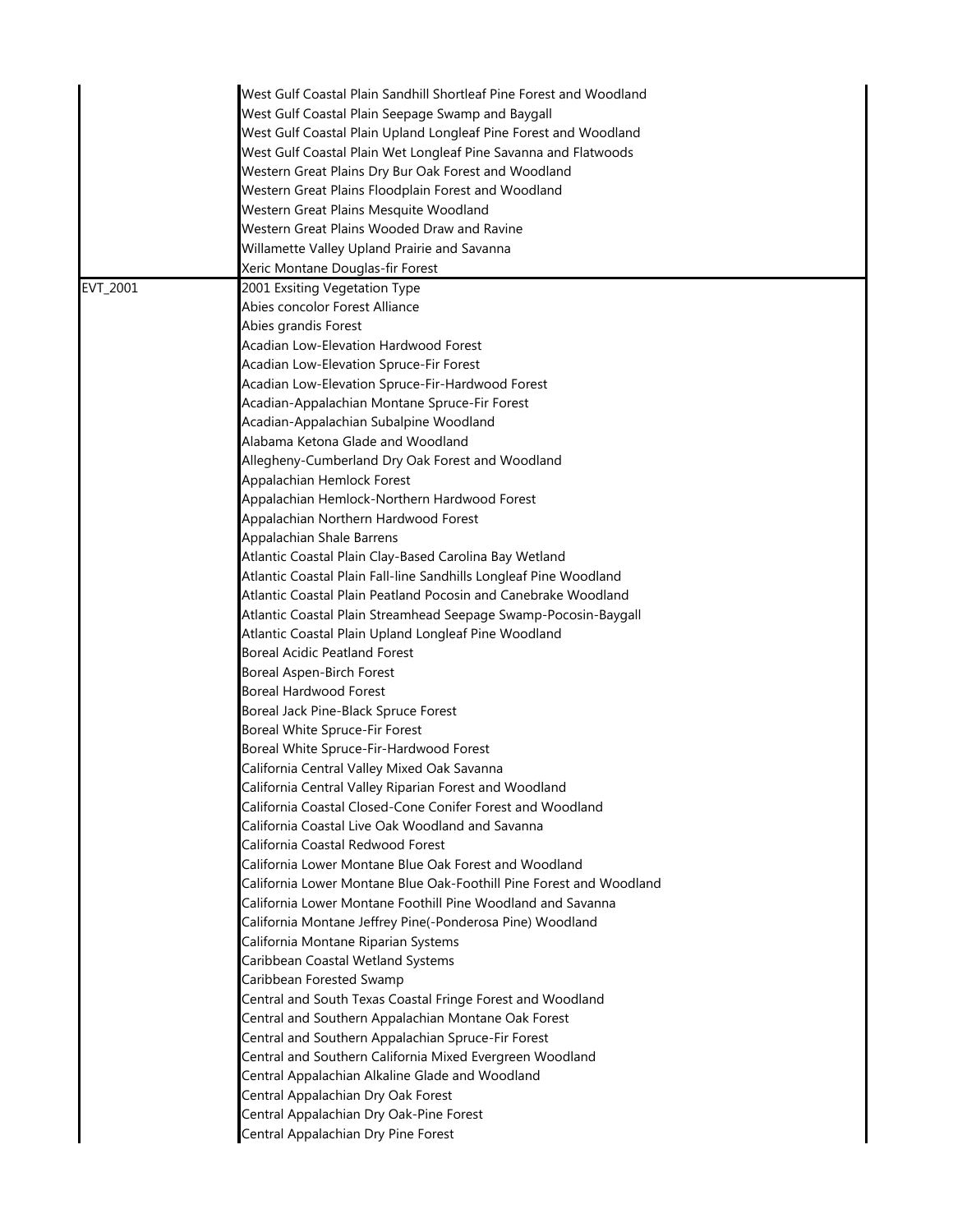Central Appalachian Rocky Oak Woodland Central Appalachian Rocky Pine Woodland Central Appalachian Rocky Pine-Oak Woodland Central Atlantic Coastal Plain Maritime Forest Central Atlantic Coastal Plain Wet Longleaf Pine Savanna and Flatwoods Central Florida Pine Flatwoods Central Interior and Appalachian Floodplain Forest Central Interior and Appalachian Riparian Forest Central Interior and Appalachian Swamp Forest Central Interior Highlands Calcareous Glade and Barrens Woodland Central Interior Highlands Dry Acidic Glade and Barrens Coastal Douglas-fir Woodland Colorado Plateau Pinyon-Juniper Woodland Columbia Plateau Western Juniper Woodland and Savanna Crosstimbers Oak Forest and Woodland Crowley's Ridge Sand Forest Cumberland Sandstone Glade and Barrens Douglas-fir - Oregon White Oak Woodland Dry-mesic Montane Douglas-fir Forest Dry-mesic Montane Western Larch Forest East Cascades Mesic Montane Mixed-Conifer Forest and Woodland East Cascades Oak - Ponderosa Pine Forest and Woodland East Cascades Oak Forest and Woodland East Cascades Ponderosa Pine Forest and Woodland East Gulf Coastal Plain Interior Oak Forest East Gulf Coastal Plain Interior Shortleaf Pine Forest East Gulf Coastal Plain Interior Shortleaf Pine-Oak Forest East Gulf Coastal Plain Interior Upland Longleaf Pine Woodland East Gulf Coastal Plain Jackson Prairie East Gulf Coastal Plain Maritime Forest East Gulf Coastal Plain Near-Coast Pine Flatwoods East Gulf Coastal Plain Northern Dry Upland Hardwood Forest East Gulf Coastal Plain Northern Loess Bluff Forest East Gulf Coastal Plain Northern Loess Plain Oak-Hickory Upland East Gulf Coastal Plain Northern Mesic Hardwood Slope Forest East Gulf Coastal Plain Southern Hardwood Flatwoods East Gulf Coastal Plain Southern Loblolly Flatwoods East Gulf Coastal Plain Southern Loblolly-Hardwood Flatwoods East Gulf Coastal Plain Southern Loess Bluff Forest East-Central Texas Plains Pine Forest and Woodland East-Central Texas Plains Post Oak Savanna and Woodland Eastern Boreal Floodplain Woodland Eastern Great Plains Floodplain Woodland Eastern Great Plains Tallgrass Aspen Forest and Woodland Eastern Serpentine Woodland Edwards Plateau Dry-Mesic Slope Forest and Woodland Edwards Plateau Limestone Woodland Edwards Plateau Mesic Canyon Edwards Plateau Riparian Woodland Florida Longleaf Pine Sandhill Florida Peninsula Inland Scrub Shrubland Floridian Highlands Freshwater Marsh Herbaceous Great Basin Pinyon-Juniper Woodland Great Lakes Wooded Dune and Swale Gulf and Atlantic Coastal Plain Floodplain Forest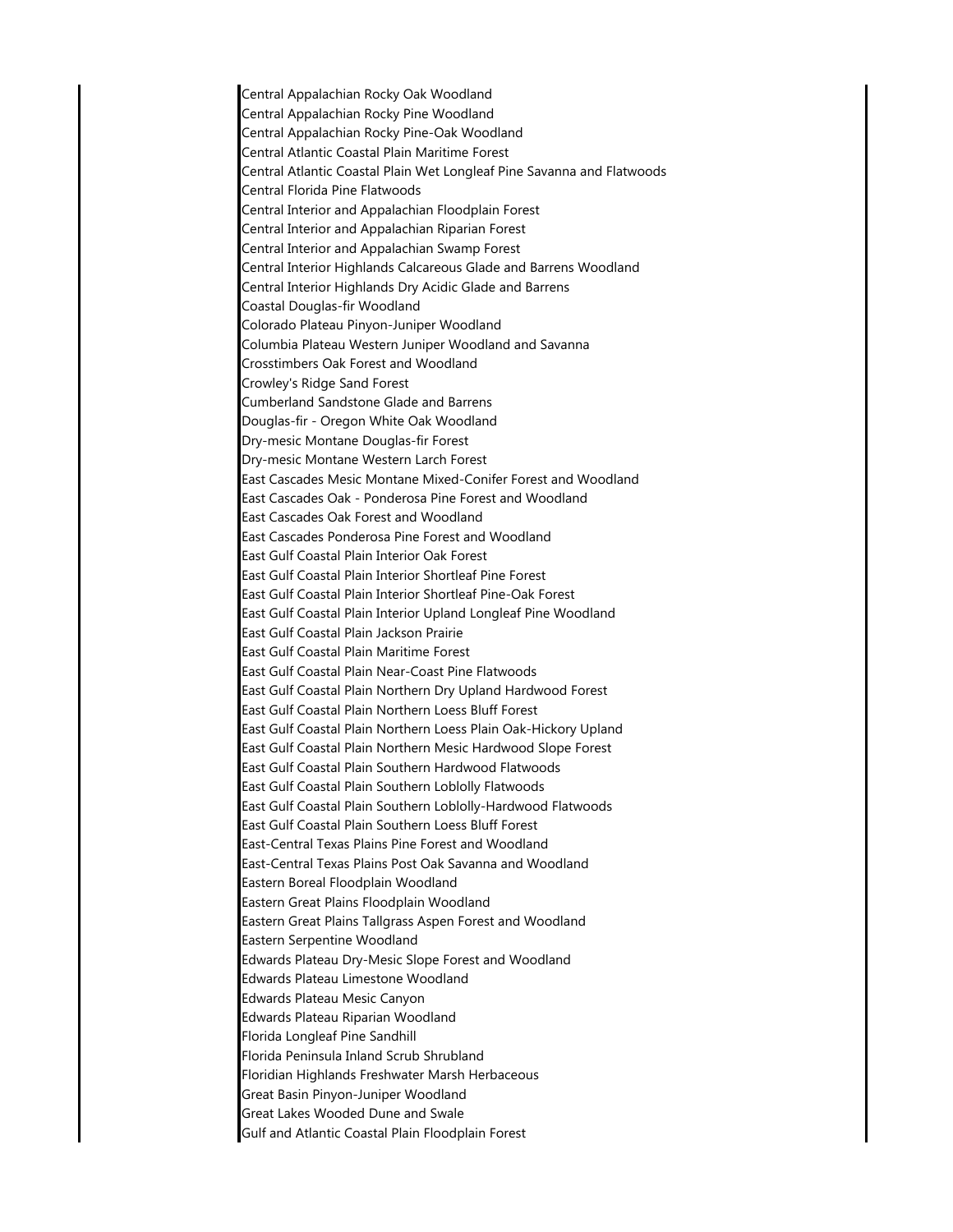Gulf and Atlantic Coastal Plain Small Stream Riparian Woodland Gulf and Atlantic Coastal Plain Swamp Systems Inter-Mountain Basins Aspen-Mixed Conifer Forest and Woodland Inter-Mountain Basins Curl-leaf Mountain Mahogany Woodland Inter-Mountain Basins Juniper Savanna Inter-Mountain Basins Montane Riparian Forest and Woodland Inter-Mountain Basins Subalpine Limber-Bristlecone Pine Woodland Introduced Forest Wetland Introduced Riparian Forest and Woodland Introduced Upland Vegetation-Treed Introduced Wetland Vegetation-Tree Juniperus occidentalis Wooded Herbaceous Alliance Juniperus occidentalis Woodland Alliance Klamath-Siskiyou Lower Montane Serpentine Mixed Conifer Woodland Klamath-Siskiyou Upper Montane Serpentine Mixed Conifer Woodland Klamath-Siskiyou Xeromorphic Serpentine Savanna and Chaparral Laurentian Oak Barrens Laurentian Pine Barrens Laurentian Pine-Oak Barrens Laurentian-Acadian Alkaline Conifer-Hardwood Swamp Forest Laurentian-Acadian Floodplain Forest Laurentian-Acadian Forested Wetlands Laurentian-Acadian Hardwood Forest Laurentian-Acadian Northern Hardwoods Forest Laurentian-Acadian Northern Oak Forest Laurentian-Acadian Northern Pine Forest Laurentian-Acadian Northern Pine-Oak Forest Laurentian-Acadian Pine-Hemlock Forest Laurentian-Acadian Pine-Hemlock-Hardwood Forest Laurentian-Acadian Swamp Woodland Llano Uplift Acidic Forest and Woodland Lower Mississippi River Dune Woodland and Forest Lower Mississippi River Flatwoods Madrean Encinal Madrean Juniper Savanna Madrean Lower Montane Pine-Oak Forest and Woodland Madrean Pinyon-Juniper Woodland Madrean Upper Montane Conifer-Oak Forest and Woodland Managed Tree Plantation-Northern and Central Hardwood and Conifer Plantation Group Managed Tree Plantation-Southeast Conifer and Hardwood Plantation Group Mediterranean California Dry-Mesic Mixed Conifer Forest and Woodland Mediterranean California Lower Montane Black Oak - Conifer Forest and Woodland Mediterranean California Lower Montane Black Oak Forest and Woodland Mediterranean California Lower Montane Conifer Forest and Woodland Mediterranean California Mesic Mixed Conifer Forest and Woodland Mediterranean California Mesic Serpentine Woodland and Chaparral Mediterranean California Mixed Evergreen Forest Mediterranean California Mixed Oak Woodland Mediterranean California Red Fir Forest Mediterranean California Subalpine Woodland Mesic Montane Douglas-fir Forest Mesic Montane Western Larch Forest Middle Rocky Mountain Montane Douglas-fir Forest and Woodland Mississippi Delta Maritime Forest Mississippi River Alluvial Plain Dry-Mesic Loess Slope Forest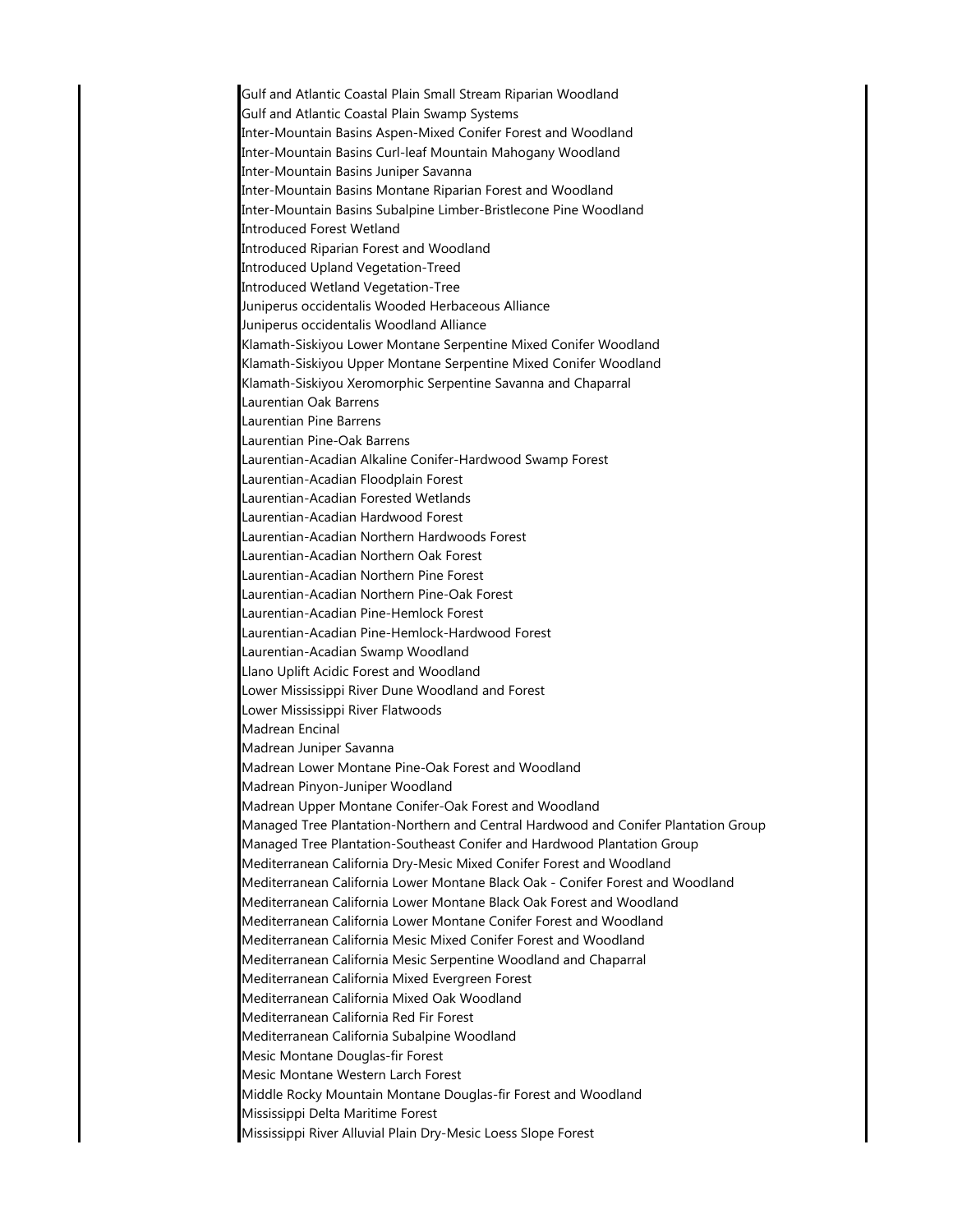Mixed Loblolly-Slash Pine Nashville Basin Limestone Glade and Woodland North American Warm Desert Riparian Forest and Woodland North Pacific Broadleaf Landslide Forest and Shrubland North Pacific Dry Douglas-fir(-Madrone) Forest and Woodland North Pacific Dry-Mesic Silver Fir-Western Hemlock-Douglas-fir Forest North Pacific Hyper-maritime Seasonal Sitka Spruce Forest North Pacific Hyper-maritime Western Red-cedar-Western Hemlock Forest North Pacific Lowland Riparian Forest and Shrubland North Pacific Maritime Dry-Mesic Douglas-fir-Western Hemlock Forest North Pacific Maritime Mesic Subalpine Parkland North Pacific Maritime Mesic-Wet Douglas-fir-Western Hemlock Forest North Pacific Mesic Western Hemlock-Silver Fir Forest North Pacific Montane Riparian Woodland and Shrubland North Pacific Mountain Hemlock Forest North Pacific Oak Woodland North Pacific Swamp Systems North Pacific Wooded Volcanic Flowage North-Central Interior Beech-Maple Forest North-Central Interior Dry Oak Forest and Woodland North-Central Interior Dry-Mesic Oak Forest and Woodland North-Central Interior Maple-Basswood Forest North-Central Interior Oak Savanna North-Central Interior Wet Flatwoods North-Central Oak Barrens Woodland Northeastern Interior Dry-Mesic Oak Forest Northeastern Interior Pine Barrens Northern Atlantic Coastal Plain Hardwood Forest Northern Atlantic Coastal Plain Maritime Forest Northern Atlantic Coastal Plain Pitch Pine Barrens Northern Atlantic Coastal Plain Pitch Pine Lowland Northern California Mesic Subalpine Woodland Northern Rocky Mountain Conifer Swamp Northern Rocky Mountain Dry-Mesic Montane Mixed Conifer Forest Northern Rocky Mountain Foothill Conifer Wooded Steppe Northern Rocky Mountain Mesic Montane Mixed Conifer Forest Northern Rocky Mountain Ponderosa Pine Woodland and Savanna Northern Rocky Mountain Subalpine Woodland and Parkland Northwestern Great Plains Aspen Forest and Parkland Northwestern Great Plains Highland White Spruce Woodland Northwestern Great Plains-Black Hills Ponderosa Pine Woodland and Savanna Oregon White Oak Woodland Ouachita Montane Oak Forest Ozark-Ouachita Dry Oak Woodland Ozark-Ouachita Dry-Mesic Oak Forest Ozark-Ouachita Mesic Hardwood Forest Ozark-Ouachita Oak Forest and Woodland Ozark-Ouachita Shortleaf Pine Forest and Woodland Ozark-Ouachita Shortleaf Pine-Bluestem Woodland Ozark-Ouachita Shortleaf Pine-Oak Forest and Woodland Paleozoic Plateau Bluff and Talus Woodland Piedmont Hardpan Woodland and Forest Pinus albicaulis Woodland Alliance Pinus elliottii Saturated Temperate Woodland Alliance Pinus palustris-Pinus elliottii Forest Alliance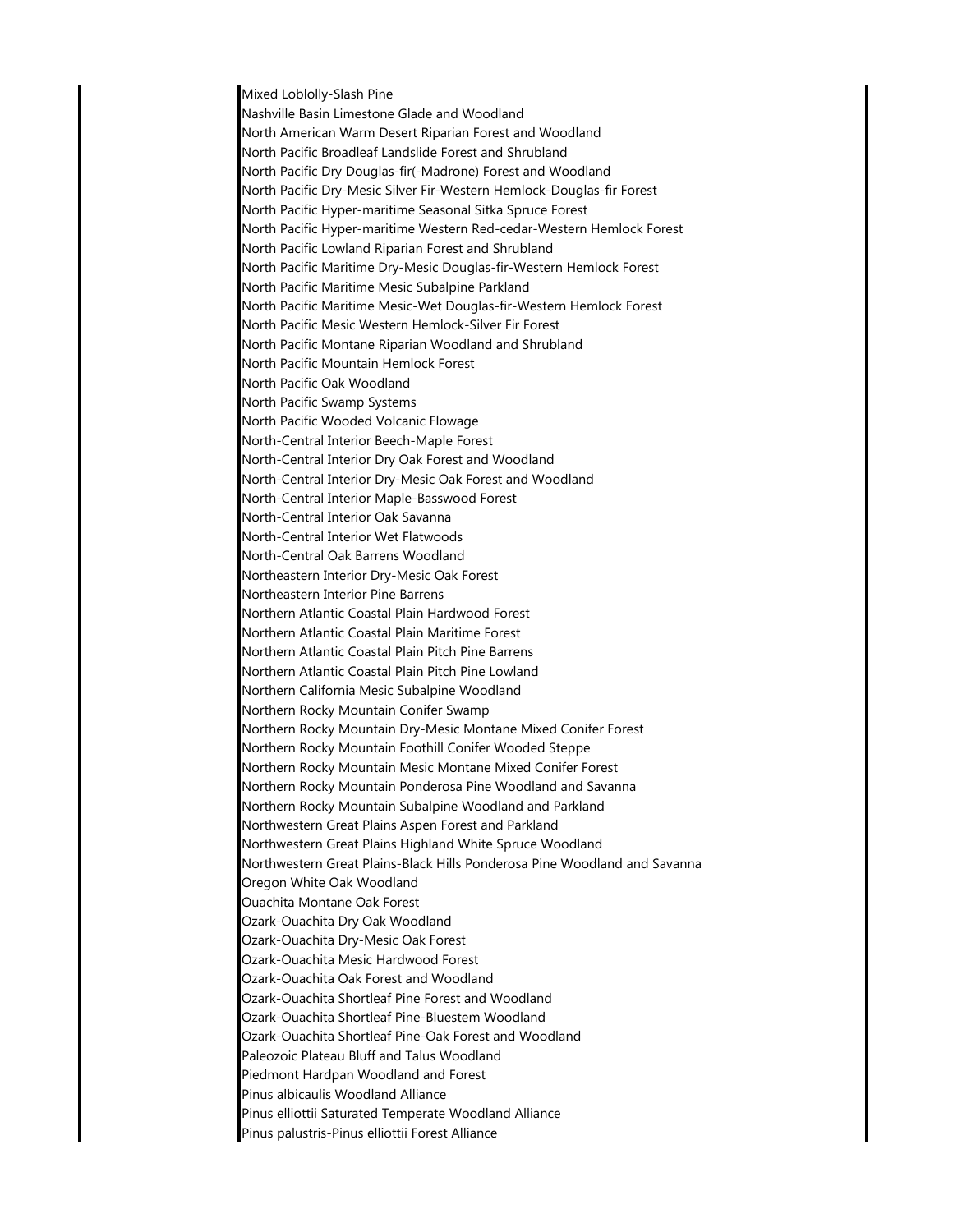Pinus sabiniana Woodland Alliance Pinus taeda Forest Alliance Pseudotsuga menziesii Giant Forest Alliance Quercus garryana Woodland Alliance Recently Logged-Tree Cover Rocky Mountain Aspen Forest and Woodland Rocky Mountain Bigtooth Maple Ravine Woodland Rocky Mountain Foothill Limber Pine-Juniper Woodland Rocky Mountain Lodgepole Pine Forest Rocky Mountain Montane Riparian Forest and Woodland Rocky Mountain Poor-Site Lodgepole Pine Forest Rocky Mountain Subalpine Dry-Mesic Spruce-Fir Forest and Woodland Rocky Mountain Subalpine Mesic-Wet Spruce-Fir Forest and Woodland Rocky Mountain Subalpine/Upper Montane Riparian Forest and Woodland Rocky Mountain Subalpine-Montane Limber-Bristlecone Pine Woodland Ruderal Forest-Northern and Central Hardwood and Conifer Ruderal Forest-Southeast Hardwood and Conifer Ruderal Upland Forest Ruderal Upland-Treed Sequoiadendron giganteum Forest Alliance Sierra Nevada Subalpine Lodgepole Pine Forest and Woodland Sierran-Intermontane Desert Western White Pine-White Fir Woodland South Florida Cypress Dome South Florida Hardwood Hammock South Florida Pine Flatwoods South-Central Interior Mesophytic Forest South-Central Interior/Upper Coastal Plain Flatwoods South-Central Interior/Upper Coastal Plain Wet Flatwoods Southeast Florida Coastal Strand and Maritime Hammock Southeastern Interior Longleaf Pine Woodland Southern and Central Appalachian Cove Forest Southern Appalachian Low-Elevation Pine Forest Southern Appalachian Montane Pine Forest and Woodland Southern Appalachian Northern Hardwood Forest Southern Appalachian Oak Forest Southern Atlantic Coastal Plain Dry and Dry-Mesic Oak Forest Southern Atlantic Coastal Plain Maritime Forest Southern Atlantic Coastal Plain Mesic Hardwood Forest Southern Atlantic Coastal Plain Nonriverine Swamp and Wet Hardwood Forest Southern Atlantic Coastal Plain Wet Pine Savanna and Flatwoods Southern California Oak Woodland and Savanna Southern Coastal Plain Blackland Prairie Southern Coastal Plain Dry Upland Hardwood Forest Southern Coastal Plain Limestone Forest Southern Coastal Plain Mesic Slope Forest Southern Coastal Plain Nonriverine Cypress Dome Woodland Southern Coastal Plain Seepage Swamp and Baygall Woodland Southern Interior Low Plateau Dry-Mesic Oak Forest Southern Piedmont Dry Oak Forest Southern Piedmont Dry Oak-Pine Forest Southern Piedmont Dry Pine Forest Southern Piedmont Mesic Forest Southern Ridge and Valley/Cumberland Dry Calcareous Forest Southern Rocky Mountain Dry-Mesic Montane Mixed Conifer Forest and Woodland Southern Rocky Mountain Juniper Woodland and Savanna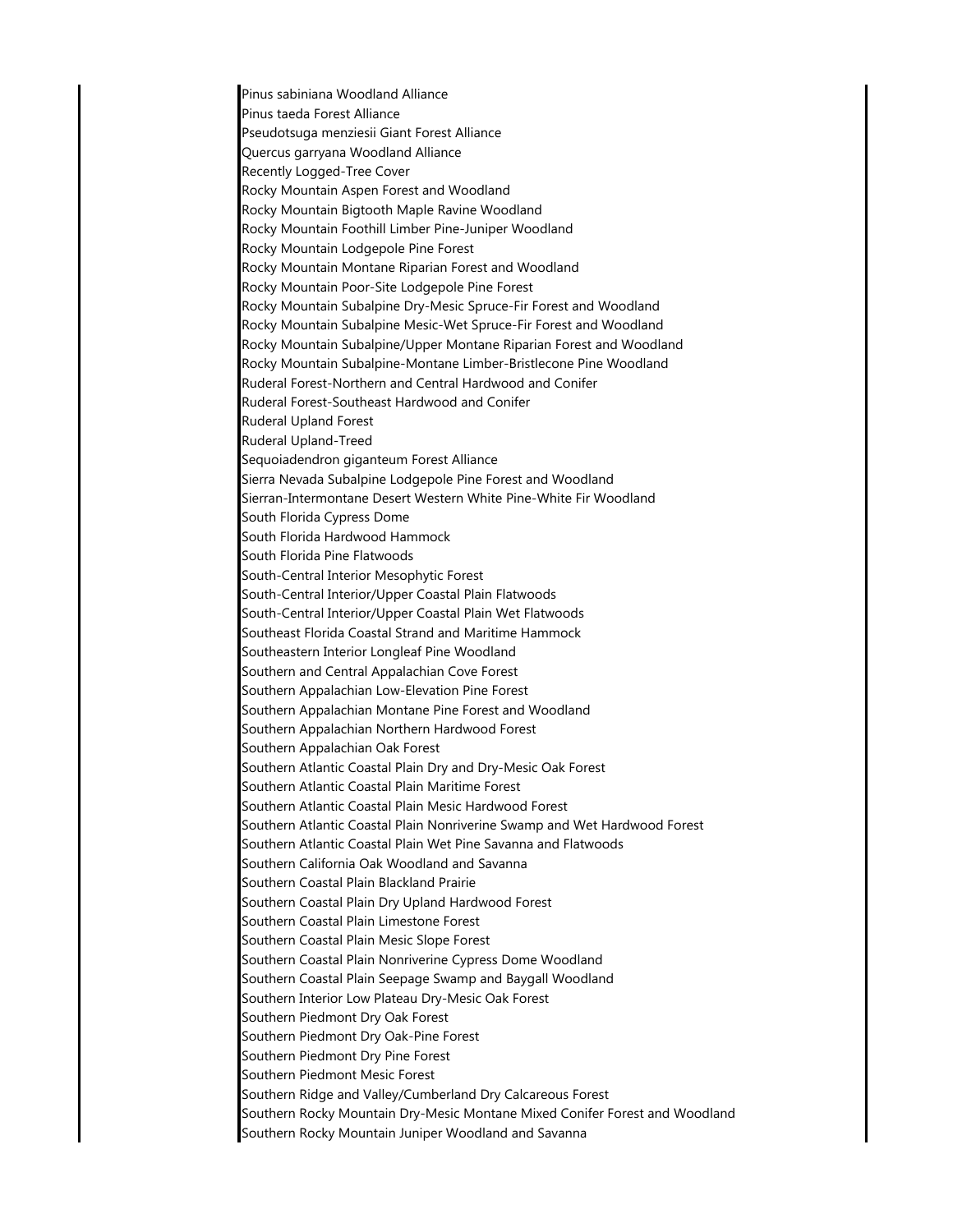|             | Southern Rocky Mountain Mesic Montane Mixed Conifer Forest and Woodland            |
|-------------|------------------------------------------------------------------------------------|
|             | Southern Rocky Mountain Pinyon-Juniper Woodland                                    |
|             | Southern Rocky Mountain Ponderosa Pine Savanna                                     |
|             | Southern Rocky Mountain Ponderosa Pine Woodland                                    |
|             | Southwest Florida Coastal Strand and Maritime Hammock                              |
|             | Subalpine Douglas-fir Forest                                                       |
|             | Subalpine Western Larch Forest                                                     |
|             | Tamaulipan Floodplain Forest                                                       |
|             | Tamaulipan Mesquite Upland Tree                                                    |
|             | Tamaulipan Riparian Woodland                                                       |
|             | Tsuga mertensiana-Abies amabilis Woodland Alliance                                 |
|             | West Gulf Coastal Plain Catahoula Barrens                                          |
|             | West Gulf Coastal Plain Chenier and Upper Texas Coastal Fringe Forest and Woodland |
|             | West Gulf Coastal Plain Hardwood Flatwoods                                         |
|             | West Gulf Coastal Plain Hardwood Forest                                            |
|             | West Gulf Coastal Plain Mesic Hardwood Forest                                      |
|             | West Gulf Coastal Plain Nepheline Syenite Glade                                    |
|             | West Gulf Coastal Plain Nonriverine Wet Hardwood Flatwoods                         |
|             | West Gulf Coastal Plain Pine Flatwoods                                             |
|             | West Gulf Coastal Plain Pine Forest                                                |
|             | West Gulf Coastal Plain Pine-Hardwood Flatwoods                                    |
|             | West Gulf Coastal Plain Pine-Hardwood Forest                                       |
|             | West Gulf Coastal Plain Sandhill Oak and Shortleaf Pine Forest and Woodland        |
|             | West Gulf Coastal Plain Sandhill Oak Forest and Woodland                           |
|             | West Gulf Coastal Plain Sandhill Shortleaf Pine Forest and Woodland                |
|             | West Gulf Coastal Plain Seepage Swamp and Baygall                                  |
|             | West Gulf Coastal Plain Upland Longleaf Pine Forest and Woodland                   |
|             | West Gulf Coastal Plain Wet Longleaf Pine Savanna and Flatwoods                    |
|             | Western Great Plains Dry Bur Oak Forest and Woodland                               |
|             | Western Great Plains Floodplain Forest and Woodland                                |
|             | Western Great Plains Mesquite Woodland                                             |
|             | Western Great Plains Wooded Draw and Ravine                                        |
|             | Willamette Valley Upland Prairie and Savanna                                       |
|             | Xeric Montane Douglas-fir Forest                                                   |
| EVT_LF_2001 | 2001 Existing Vegetation Type Lifeform; Herb, Shrub and Tree                       |
| EVT_2010    | 2010 Exsiting Vegetation Type                                                      |
|             | Abies concolor Forest Alliance                                                     |
|             | Abies grandis Forest                                                               |
|             | Acadian Low-Elevation Hardwood Forest                                              |
|             | Acadian Low-Elevation Spruce-Fir Forest                                            |
|             | Acadian Low-Elevation Spruce-Fir-Hardwood Forest                                   |
|             | Acadian-Appalachian Montane Spruce-Fir Forest                                      |
|             | Acadian-Appalachian Subalpine Woodland                                             |
|             | Alabama Ketona Glade and Woodland                                                  |
|             | Allegheny-Cumberland Dry Oak Forest and Woodland                                   |
|             | Appalachian Hemlock Forest                                                         |
|             | Appalachian Hemlock-Northern Hardwood Forest                                       |
|             | Appalachian Northern Hardwood Forest                                               |
|             | Appalachian Shale Barrens                                                          |
|             | Atlantic Coastal Plain Clay-Based Carolina Bay Wetland                             |
|             | Atlantic Coastal Plain Fall-line Sandhills Longleaf Pine Woodland                  |
|             | Atlantic Coastal Plain Peatland Pocosin and Canebrake Woodland                     |
|             | Atlantic Coastal Plain Streamhead Seepage Swamp-Pocosin-Baygall                    |
|             | Atlantic Coastal Plain Upland Longleaf Pine Woodland                               |
|             | <b>Boreal Acidic Peatland Forest</b>                                               |
|             |                                                                                    |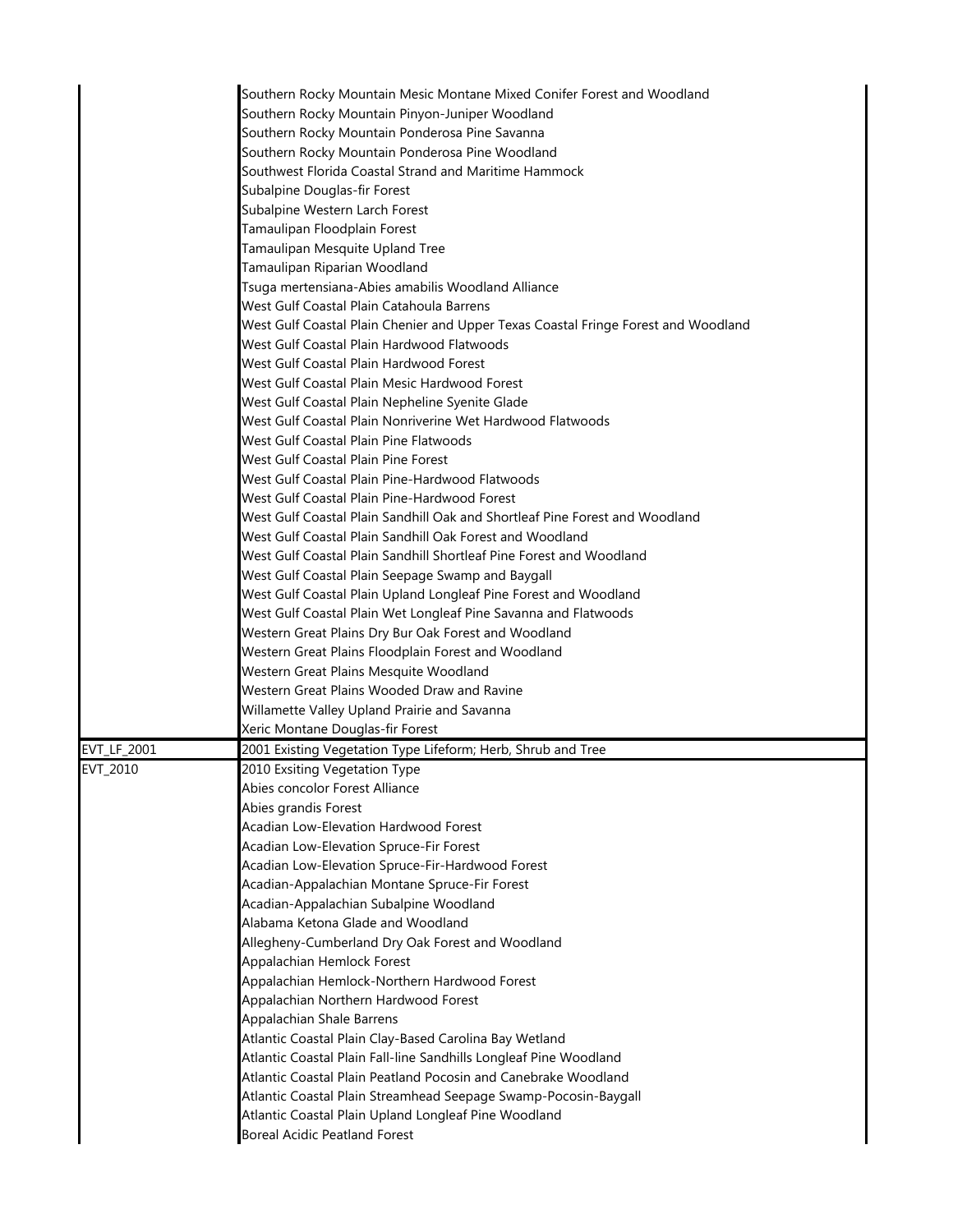Boreal Aspen-Birch Forest Boreal Hardwood Forest Boreal Jack Pine-Black Spruce Forest Boreal White Spruce-Fir Forest Boreal White Spruce-Fir-Hardwood Forest California Central Valley Mixed Oak Savanna California Central Valley Riparian Forest and Woodland California Coastal Closed-Cone Conifer Forest and Woodland California Coastal Live Oak Woodland and Savanna California Coastal Redwood Forest California Lower Montane Blue Oak Forest and Woodland California Lower Montane Blue Oak-Foothill Pine Forest and Woodland California Lower Montane Foothill Pine Woodland and Savanna California Montane Jeffrey Pine(-Ponderosa Pine) Woodland California Montane Riparian Systems Caribbean Coastal Wetland Systems Caribbean Forested Swamp Central and South Texas Coastal Fringe Forest and Woodland Central and Southern Appalachian Montane Oak Forest Central and Southern Appalachian Spruce-Fir Forest Central and Southern California Mixed Evergreen Woodland Central Appalachian Alkaline Glade and Woodland Central Appalachian Dry Oak Forest Central Appalachian Dry Oak-Pine Forest Central Appalachian Dry Pine Forest Central Appalachian Rocky Oak Woodland Central Appalachian Rocky Pine Woodland Central Appalachian Rocky Pine-Oak Woodland Central Atlantic Coastal Plain Maritime Forest Central Atlantic Coastal Plain Wet Longleaf Pine Savanna and Flatwoods Central Florida Pine Flatwoods Central Interior and Appalachian Floodplain Forest Central Interior and Appalachian Riparian Forest Central Interior and Appalachian Swamp Forest Central Interior Highlands Calcareous Glade and Barrens Woodland Central Interior Highlands Dry Acidic Glade and Barrens Coastal Douglas-fir Woodland Colorado Plateau Pinyon-Juniper Woodland Columbia Plateau Western Juniper Woodland and Savanna Crosstimbers Oak Forest and Woodland Crowley's Ridge Sand Forest Cumberland Sandstone Glade and Barrens Douglas-fir - Oregon White Oak Woodland Dry-mesic Montane Douglas-fir Forest Dry-mesic Montane Western Larch Forest East Cascades Mesic Montane Mixed-Conifer Forest and Woodland East Cascades Oak - Ponderosa Pine Forest and Woodland East Cascades Oak Forest and Woodland East Cascades Ponderosa Pine Forest and Woodland East Gulf Coastal Plain Interior Oak Forest East Gulf Coastal Plain Interior Shortleaf Pine Forest East Gulf Coastal Plain Interior Shortleaf Pine-Oak Forest East Gulf Coastal Plain Interior Upland Longleaf Pine Woodland East Gulf Coastal Plain Jackson Prairie East Gulf Coastal Plain Maritime Forest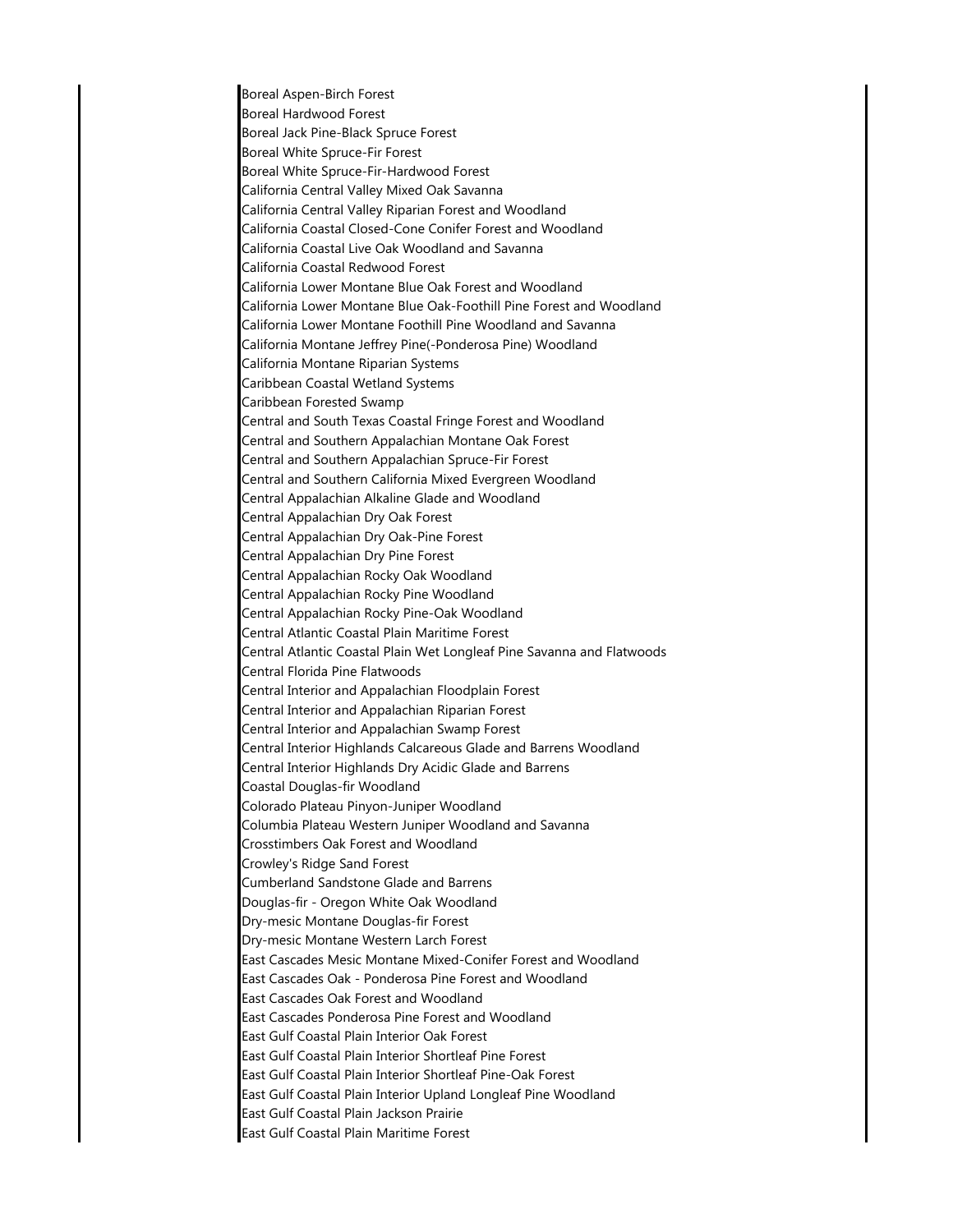East Gulf Coastal Plain Near-Coast Pine Flatwoods East Gulf Coastal Plain Northern Dry Upland Hardwood Forest East Gulf Coastal Plain Northern Loess Bluff Forest East Gulf Coastal Plain Northern Loess Plain Oak-Hickory Upland East Gulf Coastal Plain Northern Mesic Hardwood Slope Forest East Gulf Coastal Plain Southern Hardwood Flatwoods East Gulf Coastal Plain Southern Loblolly Flatwoods East Gulf Coastal Plain Southern Loblolly-Hardwood Flatwoods East Gulf Coastal Plain Southern Loess Bluff Forest East-Central Texas Plains Pine Forest and Woodland East-Central Texas Plains Post Oak Savanna and Woodland Eastern Boreal Floodplain Woodland Eastern Great Plains Floodplain Woodland Eastern Great Plains Tallgrass Aspen Forest and Woodland Eastern Serpentine Woodland Edwards Plateau Dry-Mesic Slope Forest and Woodland Edwards Plateau Limestone Woodland Edwards Plateau Mesic Canyon Edwards Plateau Riparian Woodland Florida Longleaf Pine Sandhill Florida Peninsula Inland Scrub Shrubland Floridian Highlands Freshwater Marsh Herbaceous Great Basin Pinyon-Juniper Woodland Great Lakes Wooded Dune and Swale Gulf and Atlantic Coastal Plain Floodplain Forest Gulf and Atlantic Coastal Plain Small Stream Riparian Woodland Gulf and Atlantic Coastal Plain Swamp Systems Inter-Mountain Basins Aspen-Mixed Conifer Forest and Woodland Inter-Mountain Basins Curl-leaf Mountain Mahogany Woodland Inter-Mountain Basins Juniper Savanna Inter-Mountain Basins Montane Riparian Forest and Woodland Inter-Mountain Basins Subalpine Limber-Bristlecone Pine Woodland Introduced Forest Wetland Introduced Riparian Forest and Woodland Introduced Upland Vegetation-Treed Introduced Wetland Vegetation-Tree Juniperus occidentalis Wooded Herbaceous Alliance Juniperus occidentalis Woodland Alliance Klamath-Siskiyou Lower Montane Serpentine Mixed Conifer Woodland Klamath-Siskiyou Upper Montane Serpentine Mixed Conifer Woodland Klamath-Siskiyou Xeromorphic Serpentine Savanna and Chaparral Laurentian Oak Barrens Laurentian Pine Barrens Laurentian Pine-Oak Barrens Laurentian-Acadian Alkaline Conifer-Hardwood Swamp Forest Laurentian-Acadian Floodplain Forest Laurentian-Acadian Forested Wetlands Laurentian-Acadian Hardwood Forest Laurentian-Acadian Northern Hardwoods Forest Laurentian-Acadian Northern Oak Forest Laurentian-Acadian Northern Pine Forest Laurentian-Acadian Northern Pine-Oak Forest Laurentian-Acadian Pine-Hemlock Forest Laurentian-Acadian Pine-Hemlock-Hardwood Forest Laurentian-Acadian Swamp Woodland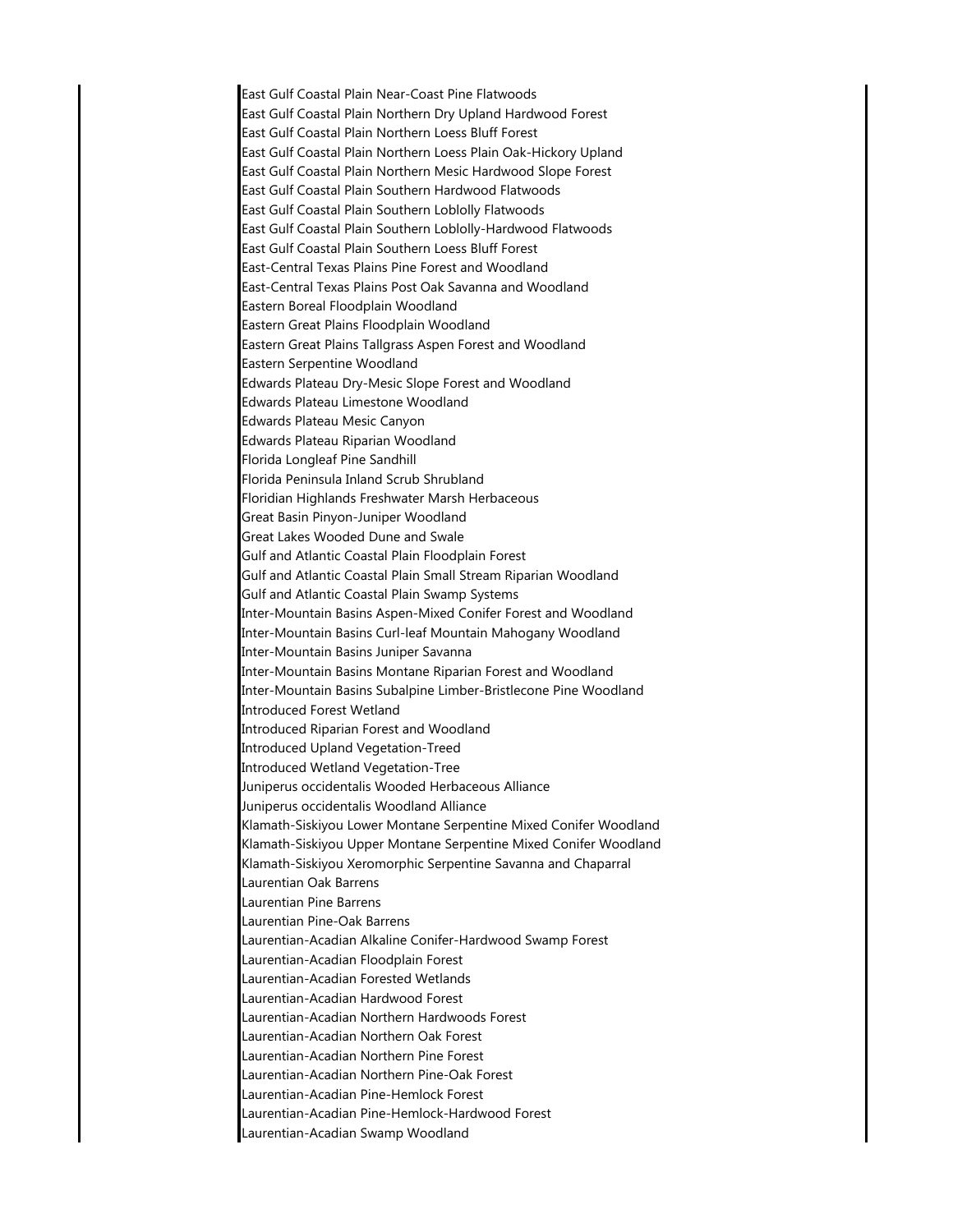Llano Uplift Acidic Forest and Woodland Lower Mississippi River Dune Woodland and Forest Lower Mississippi River Flatwoods Madrean Encinal Madrean Juniper Savanna Madrean Lower Montane Pine-Oak Forest and Woodland Madrean Pinyon-Juniper Woodland Madrean Upper Montane Conifer-Oak Forest and Woodland Managed Tree Plantation-Northern and Central Hardwood and Conifer Plantation Group Managed Tree Plantation-Southeast Conifer and Hardwood Plantation Group Mediterranean California Dry-Mesic Mixed Conifer Forest and Woodland Mediterranean California Lower Montane Black Oak - Conifer Forest and Woodland Mediterranean California Lower Montane Black Oak Forest and Woodland Mediterranean California Lower Montane Conifer Forest and Woodland Mediterranean California Mesic Mixed Conifer Forest and Woodland Mediterranean California Mesic Serpentine Woodland and Chaparral Mediterranean California Mixed Evergreen Forest Mediterranean California Mixed Oak Woodland Mediterranean California Red Fir Forest Mediterranean California Subalpine Woodland Mesic Montane Douglas-fir Forest Mesic Montane Western Larch Forest Middle Rocky Mountain Montane Douglas-fir Forest and Woodland Mississippi Delta Maritime Forest Mississippi River Alluvial Plain Dry-Mesic Loess Slope Forest Mixed Loblolly-Slash Pine Nashville Basin Limestone Glade and Woodland North American Warm Desert Riparian Forest and Woodland North Pacific Broadleaf Landslide Forest and Shrubland North Pacific Dry Douglas-fir(-Madrone) Forest and Woodland North Pacific Dry-Mesic Silver Fir-Western Hemlock-Douglas-fir Forest North Pacific Hyper-maritime Seasonal Sitka Spruce Forest North Pacific Hyper-maritime Western Red-cedar-Western Hemlock Forest North Pacific Lowland Riparian Forest and Shrubland North Pacific Maritime Dry-Mesic Douglas-fir-Western Hemlock Forest North Pacific Maritime Mesic Subalpine Parkland North Pacific Maritime Mesic-Wet Douglas-fir-Western Hemlock Forest North Pacific Mesic Western Hemlock-Silver Fir Forest North Pacific Montane Riparian Woodland and Shrubland North Pacific Mountain Hemlock Forest North Pacific Oak Woodland North Pacific Swamp Systems North Pacific Wooded Volcanic Flowage North-Central Interior Beech-Maple Forest North-Central Interior Dry Oak Forest and Woodland North-Central Interior Dry-Mesic Oak Forest and Woodland North-Central Interior Maple-Basswood Forest North-Central Interior Oak Savanna North-Central Interior Wet Flatwoods North-Central Oak Barrens Woodland Northeastern Interior Dry-Mesic Oak Forest Northeastern Interior Pine Barrens Northern Atlantic Coastal Plain Hardwood Forest Northern Atlantic Coastal Plain Maritime Forest Northern Atlantic Coastal Plain Pitch Pine Barrens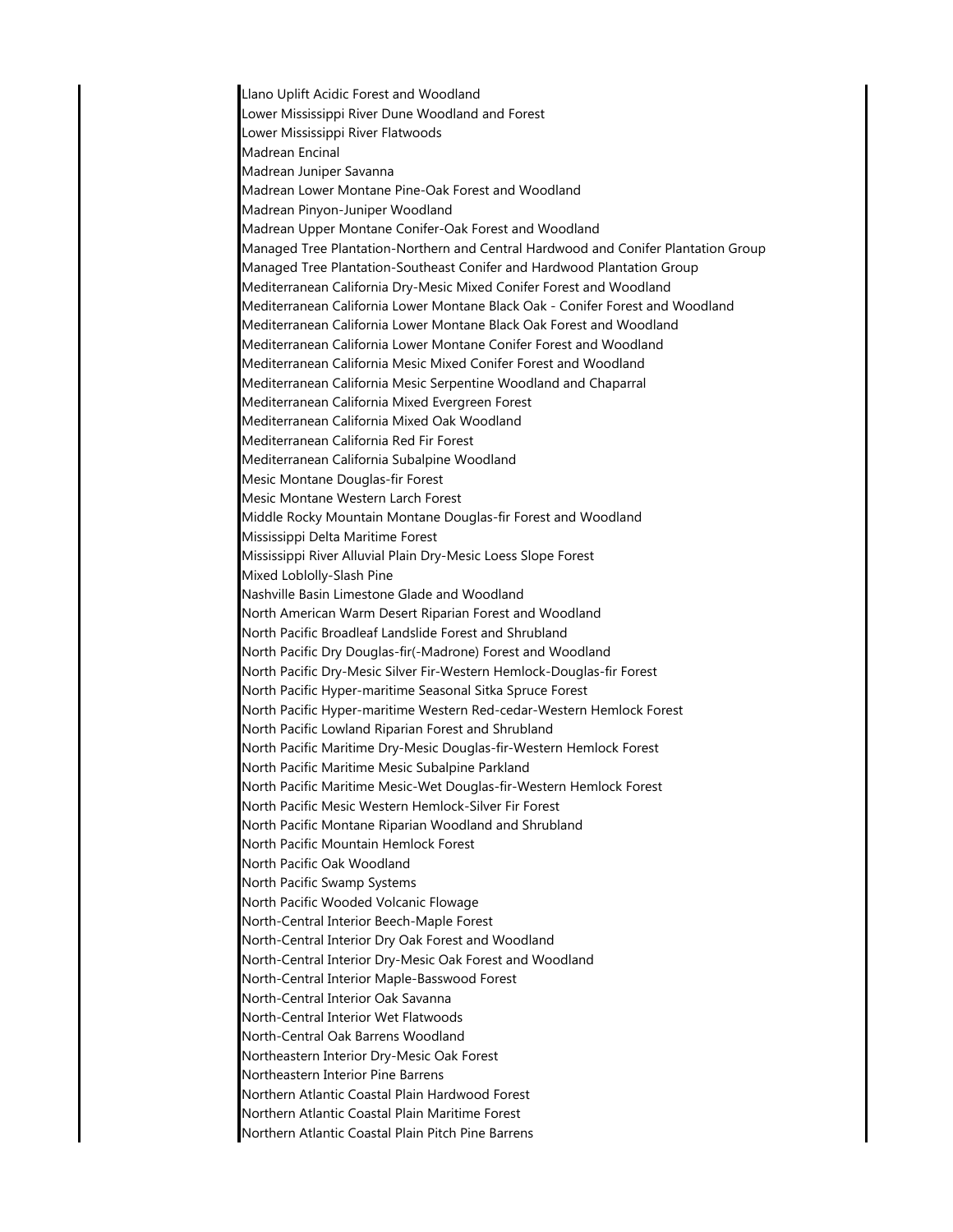Northern Atlantic Coastal Plain Pitch Pine Lowland Northern California Mesic Subalpine Woodland Northern Rocky Mountain Conifer Swamp Northern Rocky Mountain Dry-Mesic Montane Mixed Conifer Forest Northern Rocky Mountain Foothill Conifer Wooded Steppe Northern Rocky Mountain Mesic Montane Mixed Conifer Forest Northern Rocky Mountain Ponderosa Pine Woodland and Savanna Northern Rocky Mountain Subalpine Woodland and Parkland Northwestern Great Plains Aspen Forest and Parkland Northwestern Great Plains Highland White Spruce Woodland Northwestern Great Plains-Black Hills Ponderosa Pine Woodland and Savanna Oregon White Oak Woodland Ouachita Montane Oak Forest Ozark-Ouachita Dry Oak Woodland Ozark-Ouachita Dry-Mesic Oak Forest Ozark-Ouachita Mesic Hardwood Forest Ozark-Ouachita Oak Forest and Woodland Ozark-Ouachita Shortleaf Pine Forest and Woodland Ozark-Ouachita Shortleaf Pine-Bluestem Woodland Ozark-Ouachita Shortleaf Pine-Oak Forest and Woodland Paleozoic Plateau Bluff and Talus Woodland Piedmont Hardpan Woodland and Forest Pinus albicaulis Woodland Alliance Pinus elliottii Saturated Temperate Woodland Alliance Pinus palustris-Pinus elliottii Forest Alliance Pinus sabiniana Woodland Alliance Pinus taeda Forest Alliance Pseudotsuga menziesii Giant Forest Alliance Quercus garryana Woodland Alliance Recently Logged-Tree Cover Rocky Mountain Aspen Forest and Woodland Rocky Mountain Bigtooth Maple Ravine Woodland Rocky Mountain Foothill Limber Pine-Juniper Woodland Rocky Mountain Lodgepole Pine Forest Rocky Mountain Montane Riparian Forest and Woodland Rocky Mountain Poor-Site Lodgepole Pine Forest Rocky Mountain Subalpine Dry-Mesic Spruce-Fir Forest and Woodland Rocky Mountain Subalpine Mesic-Wet Spruce-Fir Forest and Woodland Rocky Mountain Subalpine/Upper Montane Riparian Forest and Woodland Rocky Mountain Subalpine-Montane Limber-Bristlecone Pine Woodland Ruderal Forest-Northern and Central Hardwood and Conifer Ruderal Forest-Southeast Hardwood and Conifer Ruderal Upland Forest Ruderal Upland-Treed Sequoiadendron giganteum Forest Alliance Sierra Nevada Subalpine Lodgepole Pine Forest and Woodland Sierran-Intermontane Desert Western White Pine-White Fir Woodland South Florida Cypress Dome South Florida Hardwood Hammock South Florida Pine Flatwoods South-Central Interior Mesophytic Forest South-Central Interior/Upper Coastal Plain Flatwoods South-Central Interior/Upper Coastal Plain Wet Flatwoods Southeast Florida Coastal Strand and Maritime Hammock Southeastern Interior Longleaf Pine Woodland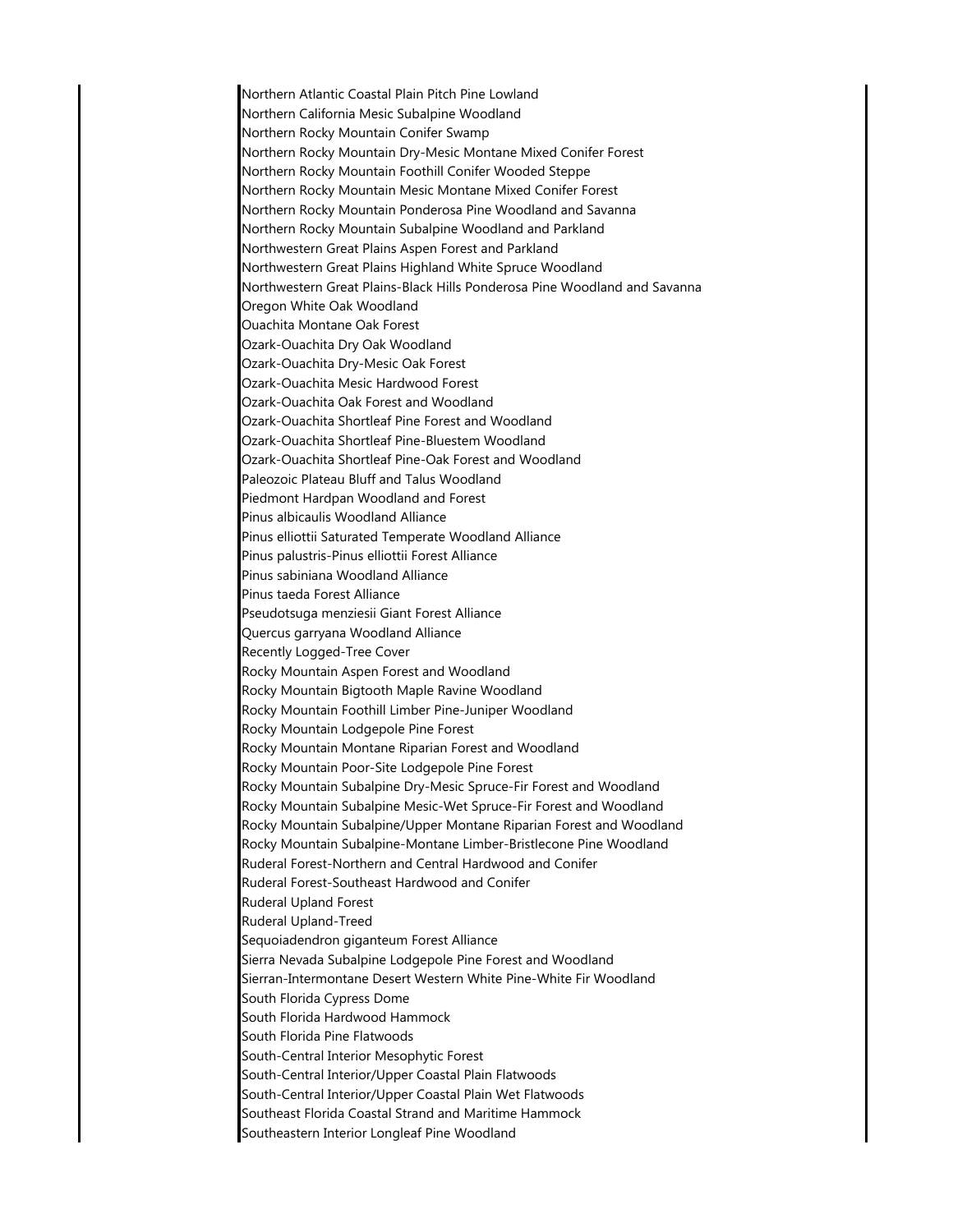Southern and Central Appalachian Cove Forest Southern Appalachian Low-Elevation Pine Forest Southern Appalachian Montane Pine Forest and Woodland Southern Appalachian Northern Hardwood Forest Southern Appalachian Oak Forest Southern Atlantic Coastal Plain Dry and Dry-Mesic Oak Forest Southern Atlantic Coastal Plain Maritime Forest Southern Atlantic Coastal Plain Mesic Hardwood Forest Southern Atlantic Coastal Plain Nonriverine Swamp and Wet Hardwood Forest Southern Atlantic Coastal Plain Wet Pine Savanna and Flatwoods Southern California Oak Woodland and Savanna Southern Coastal Plain Blackland Prairie Southern Coastal Plain Dry Upland Hardwood Forest Southern Coastal Plain Limestone Forest Southern Coastal Plain Mesic Slope Forest Southern Coastal Plain Nonriverine Cypress Dome Woodland Southern Coastal Plain Seepage Swamp and Baygall Woodland Southern Interior Low Plateau Dry-Mesic Oak Forest Southern Piedmont Dry Oak Forest Southern Piedmont Dry Oak-Pine Forest Southern Piedmont Dry Pine Forest Southern Piedmont Mesic Forest Southern Ridge and Valley/Cumberland Dry Calcareous Forest Southern Rocky Mountain Dry-Mesic Montane Mixed Conifer Forest and Woodland Southern Rocky Mountain Juniper Woodland and Savanna Southern Rocky Mountain Mesic Montane Mixed Conifer Forest and Woodland Southern Rocky Mountain Pinyon-Juniper Woodland Southern Rocky Mountain Ponderosa Pine Savanna Southern Rocky Mountain Ponderosa Pine Woodland Southwest Florida Coastal Strand and Maritime Hammock Subalpine Douglas-fir Forest Subalpine Western Larch Forest Tamaulipan Floodplain Forest Tamaulipan Mesquite Upland Tree Tamaulipan Riparian Woodland Tsuga mertensiana-Abies amabilis Woodland Alliance West Gulf Coastal Plain Catahoula Barrens West Gulf Coastal Plain Chenier and Upper Texas Coastal Fringe Forest and Woodland West Gulf Coastal Plain Hardwood Flatwoods West Gulf Coastal Plain Hardwood Forest West Gulf Coastal Plain Mesic Hardwood Forest West Gulf Coastal Plain Nepheline Syenite Glade West Gulf Coastal Plain Nonriverine Wet Hardwood Flatwoods West Gulf Coastal Plain Pine Flatwoods West Gulf Coastal Plain Pine Forest West Gulf Coastal Plain Pine-Hardwood Flatwoods West Gulf Coastal Plain Pine-Hardwood Forest West Gulf Coastal Plain Sandhill Oak and Shortleaf Pine Forest and Woodland West Gulf Coastal Plain Sandhill Oak Forest and Woodland West Gulf Coastal Plain Sandhill Shortleaf Pine Forest and Woodland West Gulf Coastal Plain Seepage Swamp and Baygall West Gulf Coastal Plain Upland Longleaf Pine Forest and Woodland West Gulf Coastal Plain Wet Longleaf Pine Savanna and Flatwoods Western Great Plains Dry Bur Oak Forest and Woodland Western Great Plains Floodplain Forest and Woodland